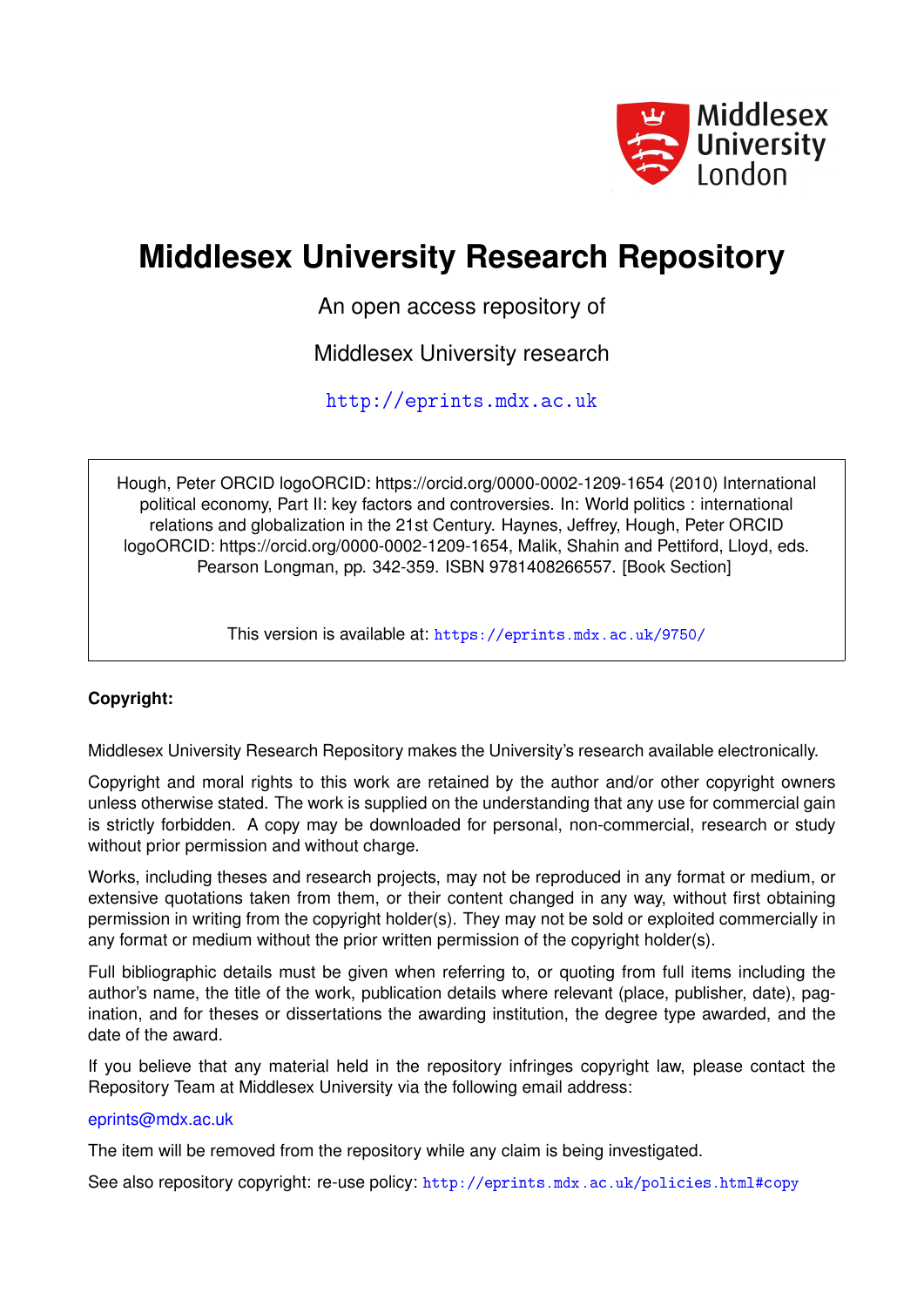**Chapter 17** 

# **IPE II: KEY ACTORS AND CONTROVERSIES**

#### **Introduction**

*Introductory box: Chavez's IMF Walkout* 

In 2007 the colourful left wing President of oil-rich Venezuela, Hugo Chavez, announced that his country would be pulling out of the United Nations' twin economic organizations, stating; "We will no longer have to go to Washington, nor to the IMF, nor to the World Bank, not to anyone".



The incident highlighted disillusionment with international economic organizations and the increasing power of some of the newly industrializing states. It also, however, served to signify the importance of international economic organizations in providing a platform for Global South leaders like Chavez and it is worth noting that, in spite of having paid off their debts, Venezuela has yet to actually follow up on their leader's promise and pull out of the two organizations.

From reading this chapter you will be able to understand, compare and evaluate the international political impact of the following key actors in International Political Economy;

- The International Monetary Fund (IMF),
- World Bank,
- World Trade Organization,
- United Nations Conference on Trade and Development, Organization for Economic Cooperation and Development, OPEC, G8 and G20.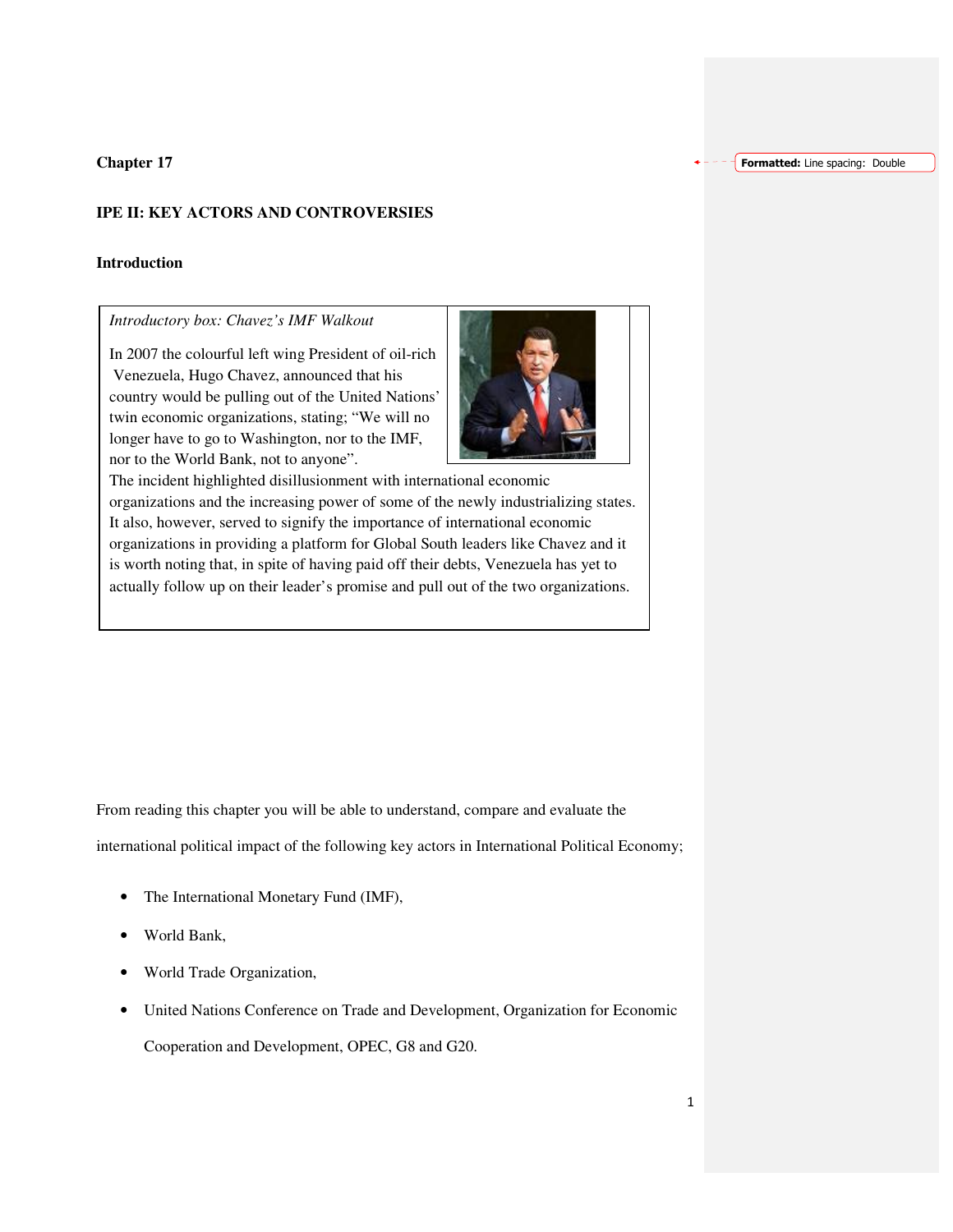• Multi-National Corporations

#### **The IMF and World Bank**

 As highlighted in the previous chapter, the institutions set up at the 1944 **Bretton Woods** Conference were always intended to be sister organizations providing support for the freeing up of international trade by offering help to governments in economic difficulties. In this way it was hoped that countries would be better able to resist putting up the barricades when the going got tough, as had happened in the Great Depression of the 1930s. In the early years of the Bretton Woods system both organizations were principally involved in the reconstruction of the economies' of developed countries crippled by the Second World War. From the 1950s, however, both organizations became more focussed on the politics of development but the IMF continued to play a role in bailing out developed countries who had got into financial difficulties. From 1989 both organizations also became key players in the politics of democratic transition as many Communist states re-structured their economies' to a Capitalist model.

 The names of the Bretton Woods siblings are misleading in that the IMF is more of a bank whilst the World Bank is more of a fund. Over time the IMF has come to be associated with providing shorter term finance with strings attached while the World Bank looks to help the most needy with longer-term aims. As an analogy with sources of personal finance, you could compare the World Bank to a government agency you would use for a loan to study at university in that the terms of the loan are relatively generous but would not be open to anyone who happened to want some money. Going to the IMF, in contrast, is more like remortgaging your home with a High Street Bank in that it is a source of finance with less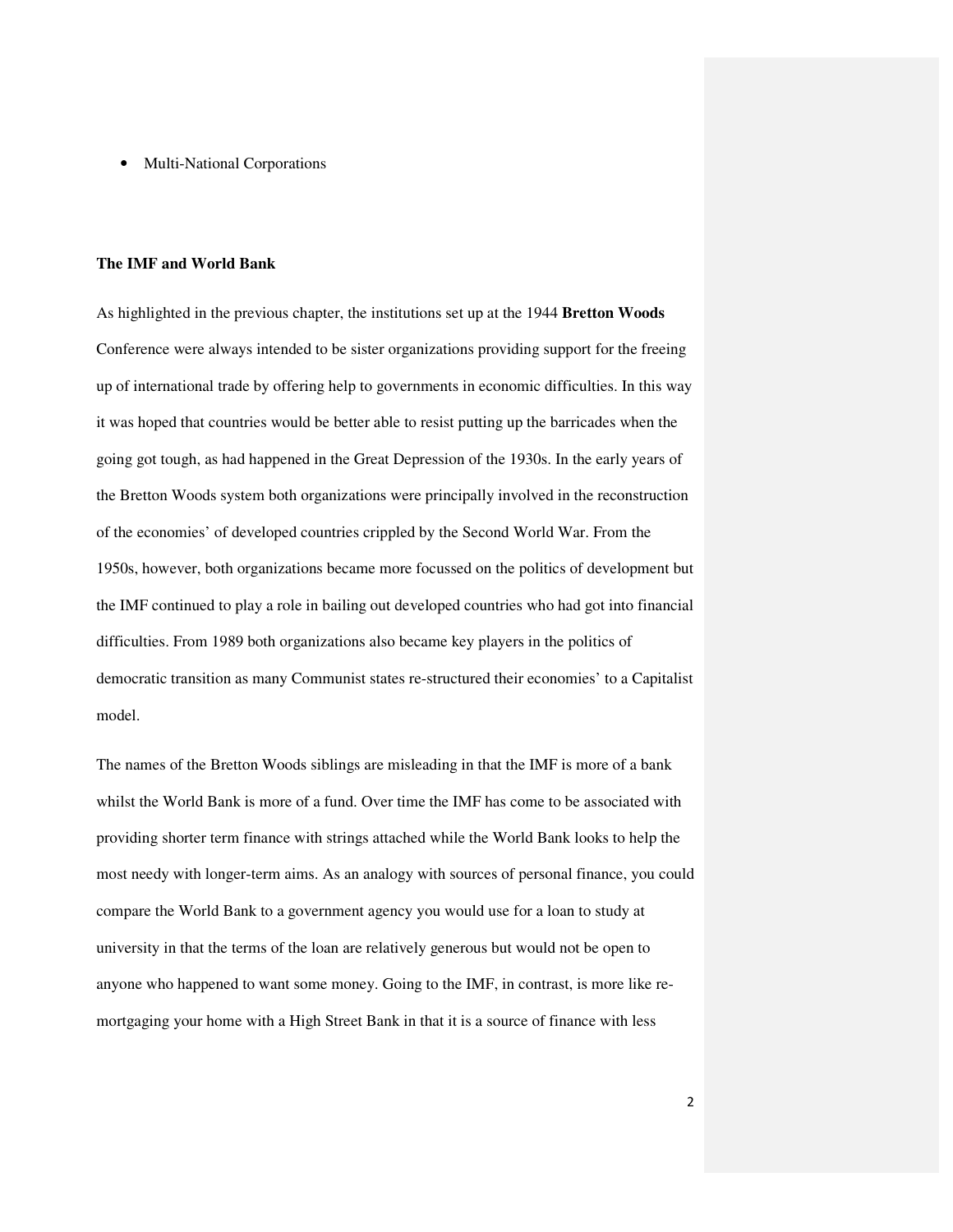generous terms but available to anyone creditworthy and willing to meet the terms of the loan.

*Box 17.1* Profile- the IMF in 2010

**Location:** Washington

**Member-states:** 186 (Cuba & N. Korea = only notable non-members)

**Head:** Managing Director = Dominique Strauss-Kahn (France)

**Key functions:** provides a source of funding for governments in economic difficulties and facilitates free trade by creating monetary stability

**Decision-making:** Overall steering by Board of Governors- an annual meeting of all member-states finance ministers. Lending decisions taken by an Executive Board of 24 Executive Directors with weighted voting rights according to the economic size of the members. 8 states represented individually (US 16.77%, Japan 6.02%, Germany 5.88%, UK 4.85%, France 4.85%, China 3.66%, S.Arabia 3.16%, Russia 2.69%) the rest of the membership are organized into loosely geographical groups and represented by one of their members in turn with their quotas combined (e.g. Nordic states represented by Sweden 3.44%).

The IMF and World Bank are located very close to each other in the US capital and, in

addition to their own meetings, they meet collectively under the auspices of the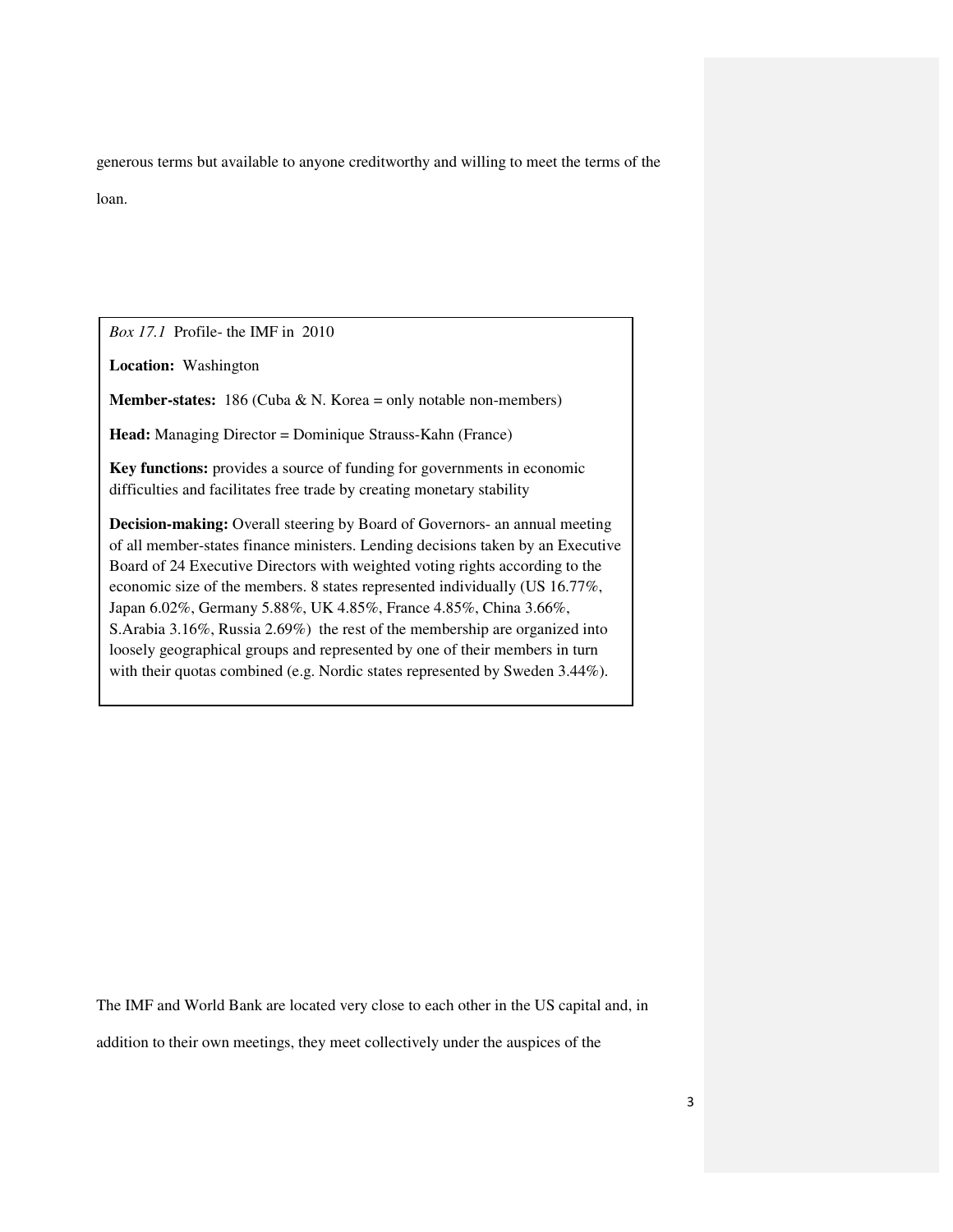'Development Committee'. By tradition, the IMF is headed by a European and the World Bank by a US American. This, added to the decision-making processes, explains how these organizations have long been seen to exemplify **hegemony** in International Relations, as explored in the previous chapter. In the early years of the Bretton Woods system this was very much a US hegemony but since the collapse of the US dollar based Exchange rate system in the early 1970s it is more often characterized as a wider collective hegemony of the EU, Japan and United States. Hence, the IMF's unit of account for its monetary reserves since then has been the Special Drawing Right (SDR) a 'basket currency' of the four leading national currencies weighted according to their strength in the global economy; the US dollar, the Japanese yen, the Euro and The UK pound. Sometimes referred to as 'paper gold', since they effectively came to replace the use of gold in the IMF, SDR's are, in fact, not directly comparable since they are a unit of account in the IMF (and some other IGOs) and not the basis for valuing national currencies. However, the SDR does provide a more stable form of liquidity (money for governments to balance their books) than relying on one national currency.

The 'World Bank' is also a misleading name for the fact that it is not a single institution but, actually, a cluster of institutions, better referred to as the 'World Bank Group'. Over time, as the focus of its work has shifted, the International Bank for Reconstruction and Development, set up at Bretton Woods, has been joined by three other partner organizations, exclusively focussed on the financing of projects in the developing world.

*Box 17.2* Profile- the World Bank Group in 2010 **Location:** Washington **Member-states:**186 (same as IMF) **Head:** President Robert Zoellick (US) **Key functions:** lends money for economic development projects *The International Bank for Reconstruction and Development*gives loans to 'middle-income' states. *International Development Association-* gives long-term interestfree credit to the poorest states. *International Finance Corporation-* gives loans to private businesses to locate in Less Developed States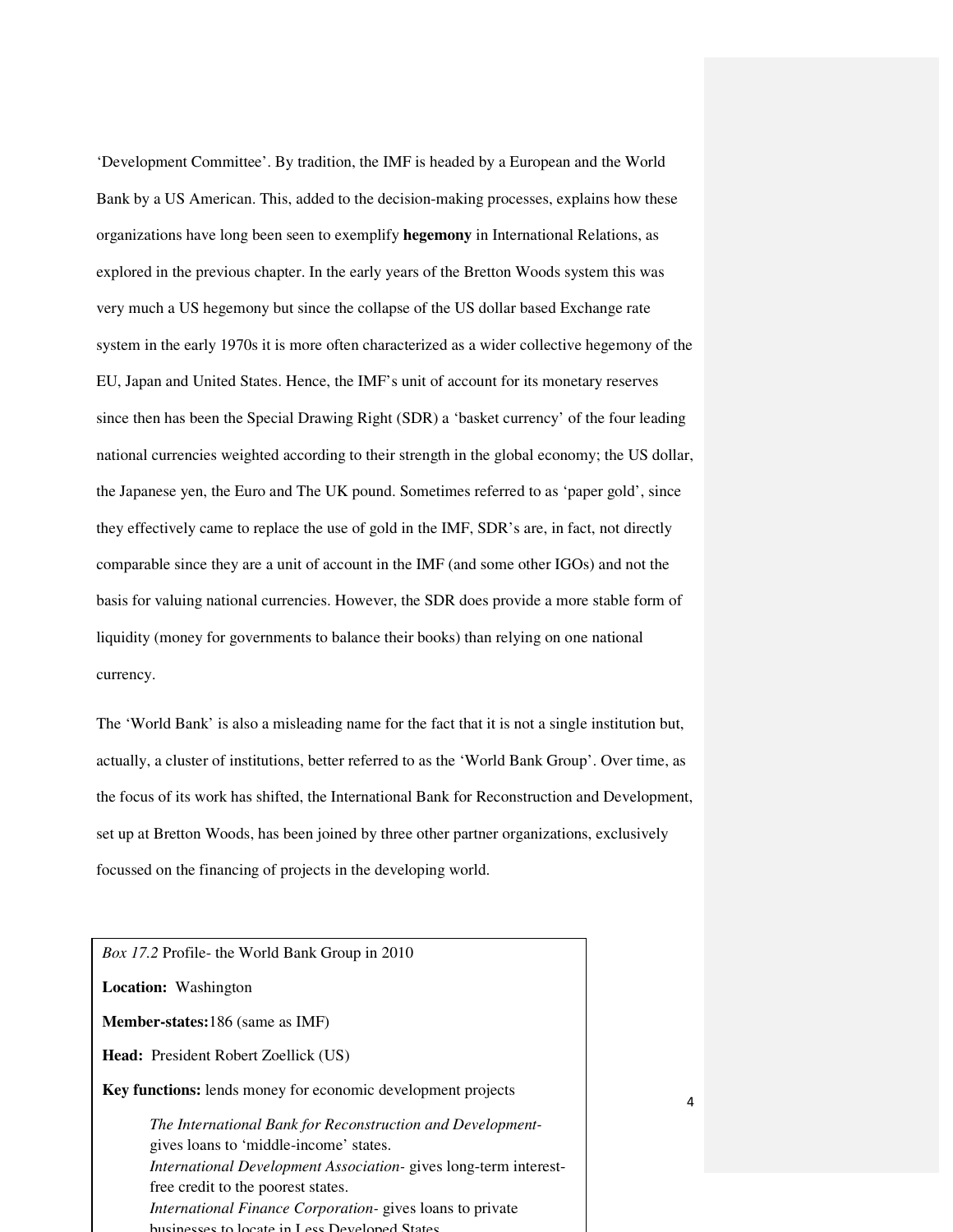As is explored in the next chapter, the IMF and World Bank have become more distinct over time with the latter becoming more socially-oriented and focussed on development in a wider sense than just economic growth. The World Bank is still, however, subject to criticisms similar to those targeted at the IMF, summarized in box 17.3.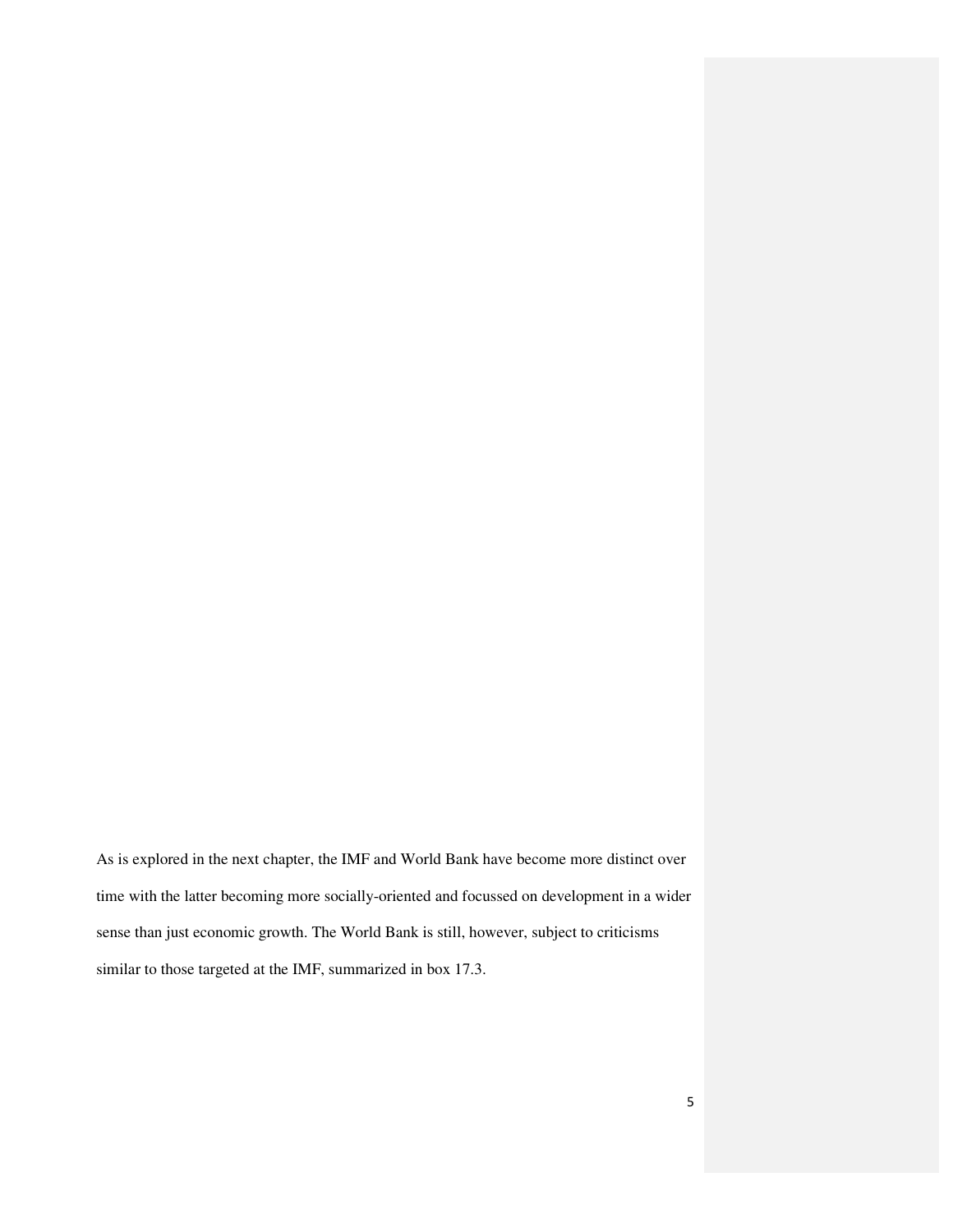| Box 17.3 debate- for and against the IMF                                                                                                                                                                                                                                                                                                                                                                                                      |                                                                                                                                                                                                                                                                                                                                                                                                                                                                                                                                                                                                          |
|-----------------------------------------------------------------------------------------------------------------------------------------------------------------------------------------------------------------------------------------------------------------------------------------------------------------------------------------------------------------------------------------------------------------------------------------------|----------------------------------------------------------------------------------------------------------------------------------------------------------------------------------------------------------------------------------------------------------------------------------------------------------------------------------------------------------------------------------------------------------------------------------------------------------------------------------------------------------------------------------------------------------------------------------------------------------|
| <b>Criticism</b>                                                                                                                                                                                                                                                                                                                                                                                                                              | <b>Defence</b>                                                                                                                                                                                                                                                                                                                                                                                                                                                                                                                                                                                           |
| Unfairly dominated by the Global                                                                                                                                                                                                                                                                                                                                                                                                              | Those who pay the money should decide                                                                                                                                                                                                                                                                                                                                                                                                                                                                                                                                                                    |
| <b>North</b>                                                                                                                                                                                                                                                                                                                                                                                                                                  | where it goes                                                                                                                                                                                                                                                                                                                                                                                                                                                                                                                                                                                            |
| coffers.                                                                                                                                                                                                                                                                                                                                                                                                                                      | As can be seen in box 17.1, the world's richest states far outweigh the rest in quotas allocated for<br>decision-making. Constitutional changes require an 85% 'supermajority' giving the US (or EU<br>acting collectively) a veto. Defenders of the decision-making system, however, posit that this is<br>fair since the weightings are in accord with how much money the states' contribute to the IMF                                                                                                                                                                                                |
| Conditions for loans are too harsh                                                                                                                                                                                                                                                                                                                                                                                                            | Loans should be conditional                                                                                                                                                                                                                                                                                                                                                                                                                                                                                                                                                                              |
| is widely held that the IMF worsened the 2001 financial crisis in Argentina by insisting on the<br>privatization of state utilities which saw unemployment rise as foreign firms bought up local<br>industries. In Less Developed Countries the effects of Structural Adjustment have been<br>consistently controversial (see Chapter 18). Defenders of the IMF, however, observe that not<br>funds to kick-start their economic development. | problems and poverty by insisting on 'Structural Adjustments' to cut government expenditure. It<br>insisting on measures to ensure governments do not waste or embezzle funds- as has been known<br>to happen- would be irresponsible. Some governments- such as the 'Asian Tigers' (e.g. S.Korea)<br>and post-Communist transition states of East Europe (e.g. Poland) have successfully used IMF                                                                                                                                                                                                       |
| Secretive and politicized decision-                                                                                                                                                                                                                                                                                                                                                                                                           | Governments want a global monetary                                                                                                                                                                                                                                                                                                                                                                                                                                                                                                                                                                       |
| making                                                                                                                                                                                                                                                                                                                                                                                                                                        | facility and need some secrecy                                                                                                                                                                                                                                                                                                                                                                                                                                                                                                                                                                           |
| IMF decision-making is complex and far from transparent. As a consequence a lot of horse<br>political, rather than strictly economic, rationale. An example sometimes cited is the 1999<br>flawed, most seem to accept the need for a global organization to promote financial stability.<br>its flaws, the current model 'is better than nothing'.                                                                                           | trading and arm twisting goes on behind the scenes, adding to concerns about poorer countries<br>being dominated. Critics observe that decisions to lend money to countries are often made on a<br>agreement to give loans to Russia, which many felt ignored issues of financial prudence in order<br>to improve strained relations between Moscow and the Western powers in the context of the war<br>against Kosovo. However, nearly every state in the world is a member of the IMF and, even if<br>Some observe that if the world did not have an IMF it would have to invent one and that, for all |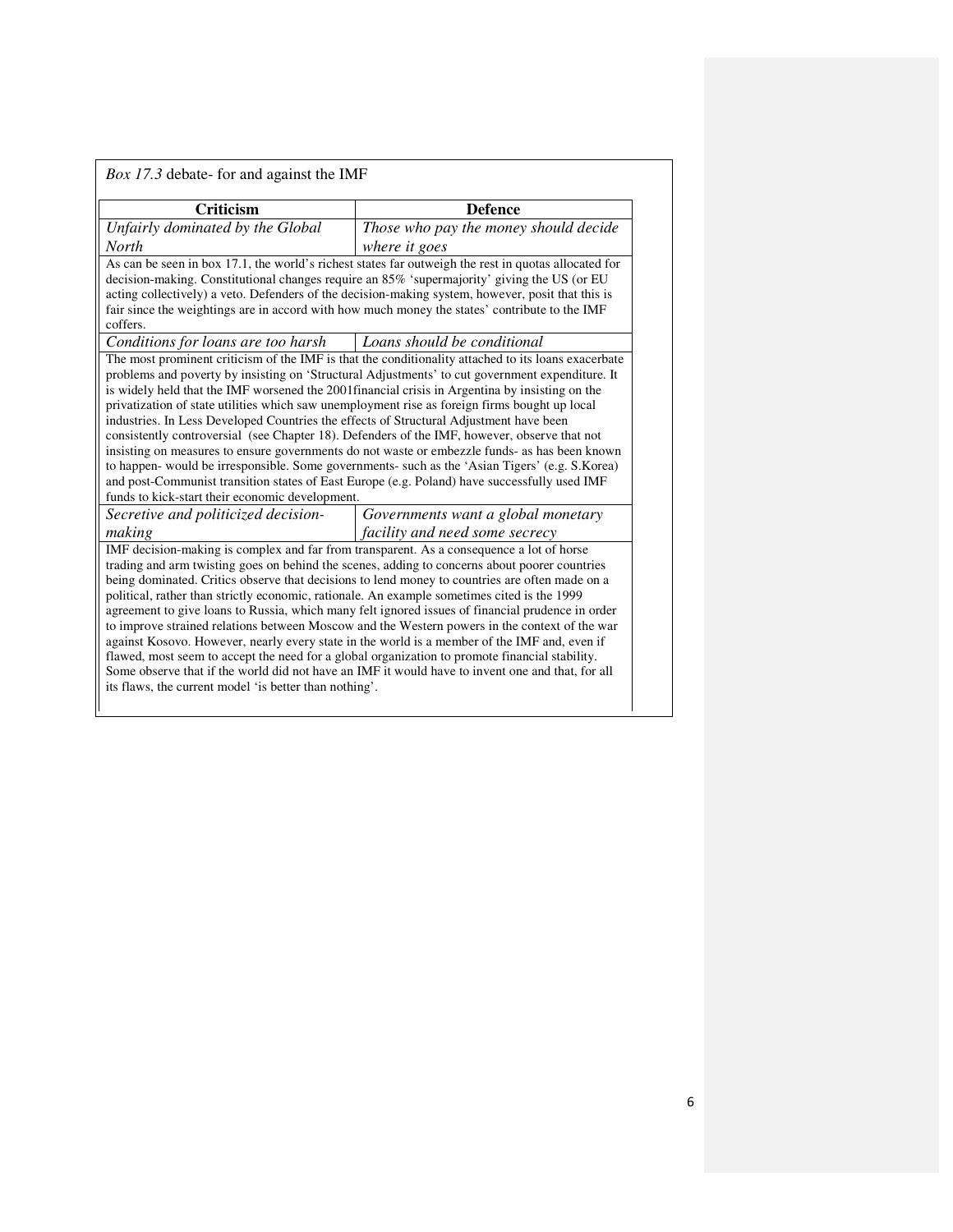On the face of it the World Bank can similarly be charged with a US or Global North bias, given its location, leadership and decision-making structure, but, beneath this, the staff and culture of the group have evolved in as clear as case of institutional change as you can see in international relations. As the remit of the World Bank shifted towards development in the Global South, so too did the personnel within the group and the way that it operated. Even under the stewardship of some highly Conservative US appointed Presidents, the prominence of Development Studies and Social Policy specialists amongst its experts has ensured that the World Bank has acquired a social conscience in its operations and taken steps to ensure that development projects it sponsors do not benefit just a small sector of a country at the expense of others or harm the environment. Hence critics of the Bretton Woods system have tended to focus their attention on the 'ugly sister' of the pair.

#### **International Trade Organizations**

*Box 17.4* Profile- the WTO in 2010

**Location:** Geneva

**Member-states:** 153 (Russia, Iran and Ukraine are amongst non-members)

**Head:** Pascal Lamy (France)

**Key functions:** Implement the General Agreement on Trade and Tariffs (see chapter 17), resolve trade disputes and promote free trade.

**Decision-making:** Overall Steering by a biannual WTO Ministerial of all member-states. Regular decisions taken by the General Council (which also meets in the guise of the Trade Policy Review Council or the Dispute Settlement Body). All decisions are by 'consensus'- i.e. need to be accepted by all member-states.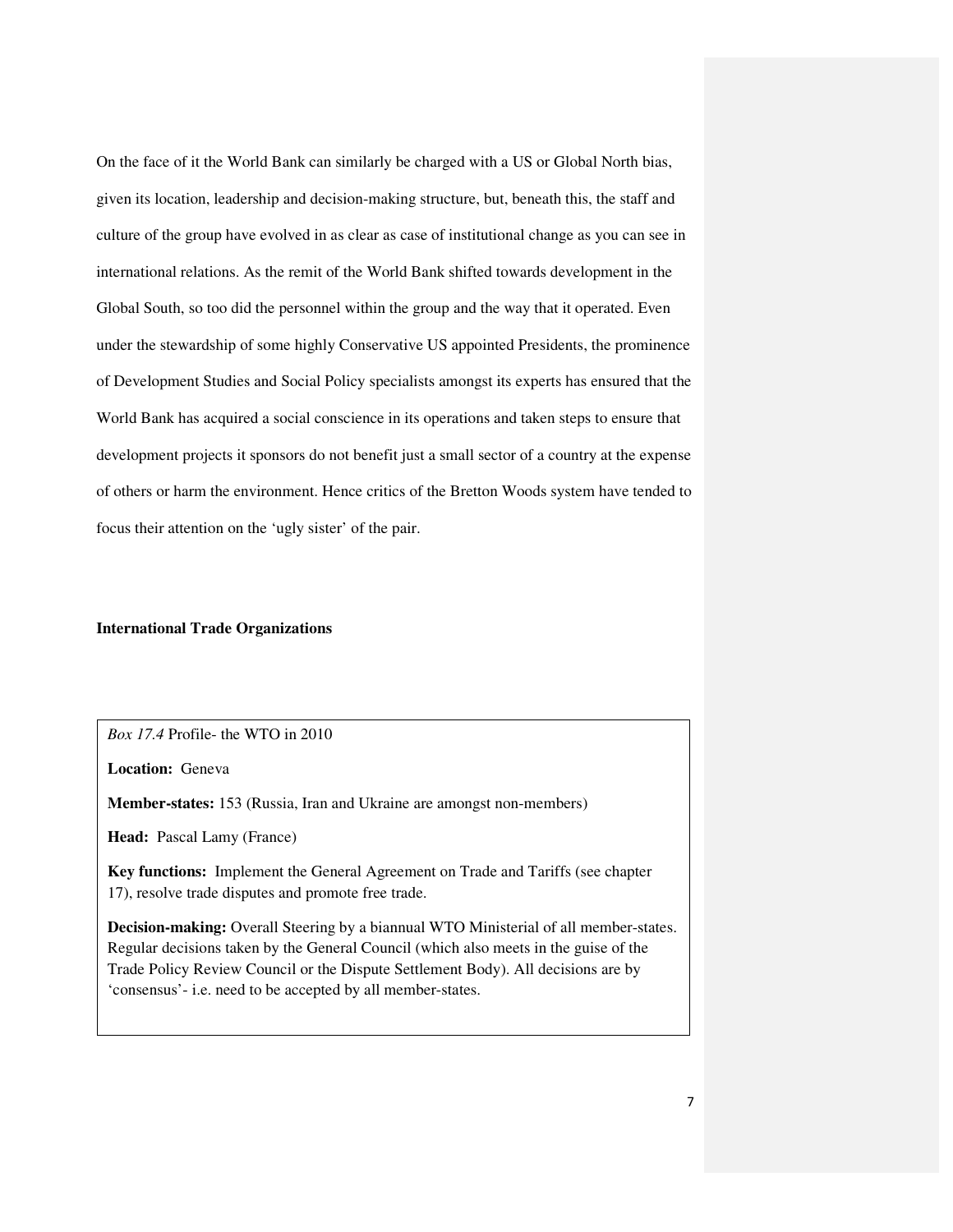As described in the previous chapter, the World Trade Organization was born in 1995 as a reincarnation of the International Trade Organization, stillborn at Bretton Woods half a century earlier. The emergence of this 'GATT with teeth' signified a new era of economic globalization but has been, from the start, beset with controversy and difficulties both in terms of its functioning and its role in the world. It has not been able to oversee the successful completion of the  $9<sup>th</sup> GATT$  Round as new policy has been paralyzed by the reluctance of many states to liberalize agricultural trade. Many developed countries have been unwilling to lessen measures protecting their farming industries from foreign competition, much of it from the Global South. The 1999 Seattle Summit, intended to launch the  $9<sup>th</sup>$  Round, was abandoned amidst scenes of rioting protestors and it was instead launched two years later at Doha in the desert of Qatar, inaccessible to all but the most intrepid members of the new antiglobalization social movement. The next summit in 2003, at Cancun in Mexico, was most notable for a mass walk out of delegates from Less Developed countries in protest at the failure of developed states to deliver on promises of agricultural liberalization made at the 8<sup>th</sup> GATT Round. At the fourth WTO Ministerial in 2005 in Hong Kong internal and external protests were less prominent but the impasse continued and the Doha Round could not be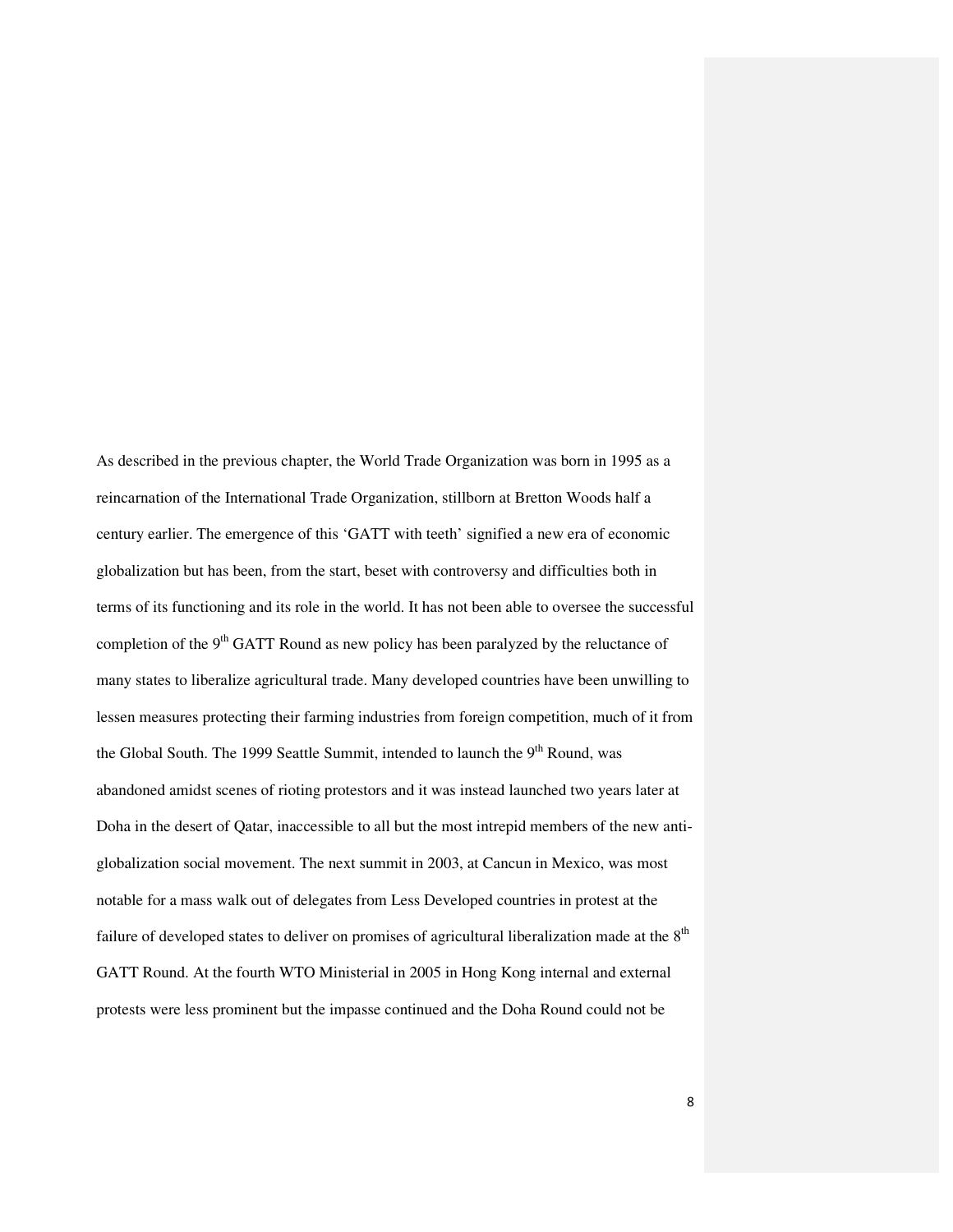completed. Tellingly, what was supposed to be the fifth Ministerial in 2007 never even took place since it was accepted that progress was impossible.

Within the WTO a lot of business and negotiation is done outside of the Ministerials and General Council meetings in *caucus groups* whereby government's coordinate their positions with likeminded states in order to give themselves a chance of being heard in the inevitable noise and complexity of 153-way debate. The most powerful of these loose, unofficial coalitions is 'the Quad', comprising the European Union (itself, of course, already a large grouping of states), the US, Japan and Canada. If this grouping can reach common accord it greatly enhances the likelihood of achieving consensus. The Quad have held many formal and informal meetings prior and adjacent to WTO Ministerials allowing them, for example, to advance intellectual property rights (patents protection) on the agenda. Less Developed country delegations at the WTO have coordinated their positions in three fluid and overlapping groupings. The most influential industrializing Less Developed states, such as Brazil, India and China, have operated in the grouping G20 at WTO Ministerials, pushing aggressively for agricultural liberalization (confusingly, this is not the same 'G20' of leading industrialized states which later formed containing some of the same countries- this is highlighted later). G33 is a grouping of Less Developed states with a common interest in securing special exemptions for products that they are particularly dependent upon. Prominent members include Indonesia and Malaysia seeking exemptions to tariff cuts for products such as rice and rubber which are seen as critical for their economic well-being. G90 is a more residual grouping of the world's Less Developed states, banded together for strength but concentrating more on ensuring the protection of their infant industries, rather than taking on the 'big boys' in the way the G20 has done. The desire to open up the agricultural markets of some countries is not uniquely a concern of Less Developed countries and, from the Uruguay Round, developed major food exporters, like Australia, Argentina and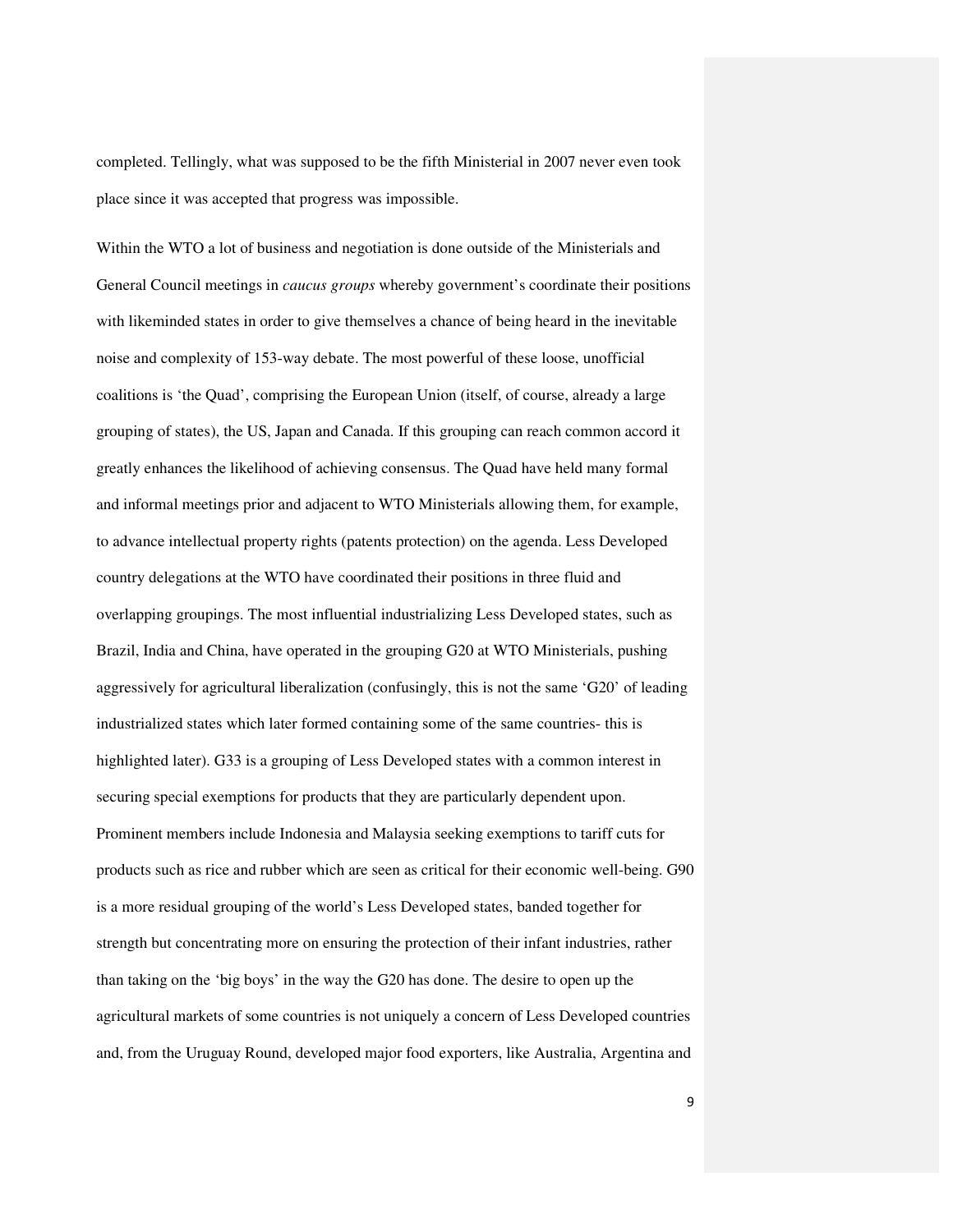Canada (in this instance switching allegiance from the Quad) have cooperated in a caucus known (after the Australian town in which they first met) as the Cairns Group.

| <i>Box 17.5</i> debate- for and against the WTO                                               |                                                                                                       |
|-----------------------------------------------------------------------------------------------|-------------------------------------------------------------------------------------------------------|
| <b>Criticism</b>                                                                              | <b>Defences</b>                                                                                       |
| Dominated by the Global North                                                                 | Decisions are consensual                                                                              |
|                                                                                               | As with the IMF and World Bank, a prominent criticism of the WTO is that it is another vehicle for    |
|                                                                                               | hegemony and provides a post-colonial means for the states of the Global North to dominate those of   |
|                                                                                               | the Global South by compelling them to open up their economies, providing the North with new          |
|                                                                                               | markets and cheap labour forces. In defence it can be pointed out that the WTO's decision-making      |
|                                                                                               | structure is egalitarian since, with no majority or weighted voting, any state is free to block a new |
|                                                                                               | proposal it disapproves of. In addition, many WTO decisions have ended restrictive trade practises in |
|                                                                                               | powerful Global North states. Critics respond by observing that consensus, far from empowering the    |
|                                                                                               | weak, actually reinforces hegemony since the large WTO delegations of the Global North countries,     |
|                                                                                               | having coordinated their own positions in caucus meetings outside of the formal decision-making       |
|                                                                                               | structure, are able to lean on the small delegations of Global South countries and stifle opposition. |
| Undermines state sovereignty                                                                  | Restraining governments is in the public                                                              |
|                                                                                               | interest                                                                                              |
|                                                                                               | In addition to concerns that the WTO favours rich countries over poor, many critics have also voiced  |
|                                                                                               | fears that the organization is fundamentally undemocratic since its rules often overturn popular      |
|                                                                                               | domestic laws. Perhaps the chief grievance of the whole anti-globalization movement is the view       |
|                                                                                               | that a 'democratic deficit' has emerged in which global rules are being codified and enforced by a    |
|                                                                                               | secretive and unaccountable body serving the interests of big business and over which ordinary        |
|                                                                                               | people have no real influence. Defenders of the WTO, and globalization in general, contend that       |
| freeing up trade is in the common human interest and, if we want to reap the benefits of this |                                                                                                       |
|                                                                                               | collective good, we need to have a global body powerful enough to stop governments acting in their    |
| own, rather than their citizens', best interests.                                             |                                                                                                       |
| Puts profit before people                                                                     | The WTO is about trade- it is un to                                                                   |

10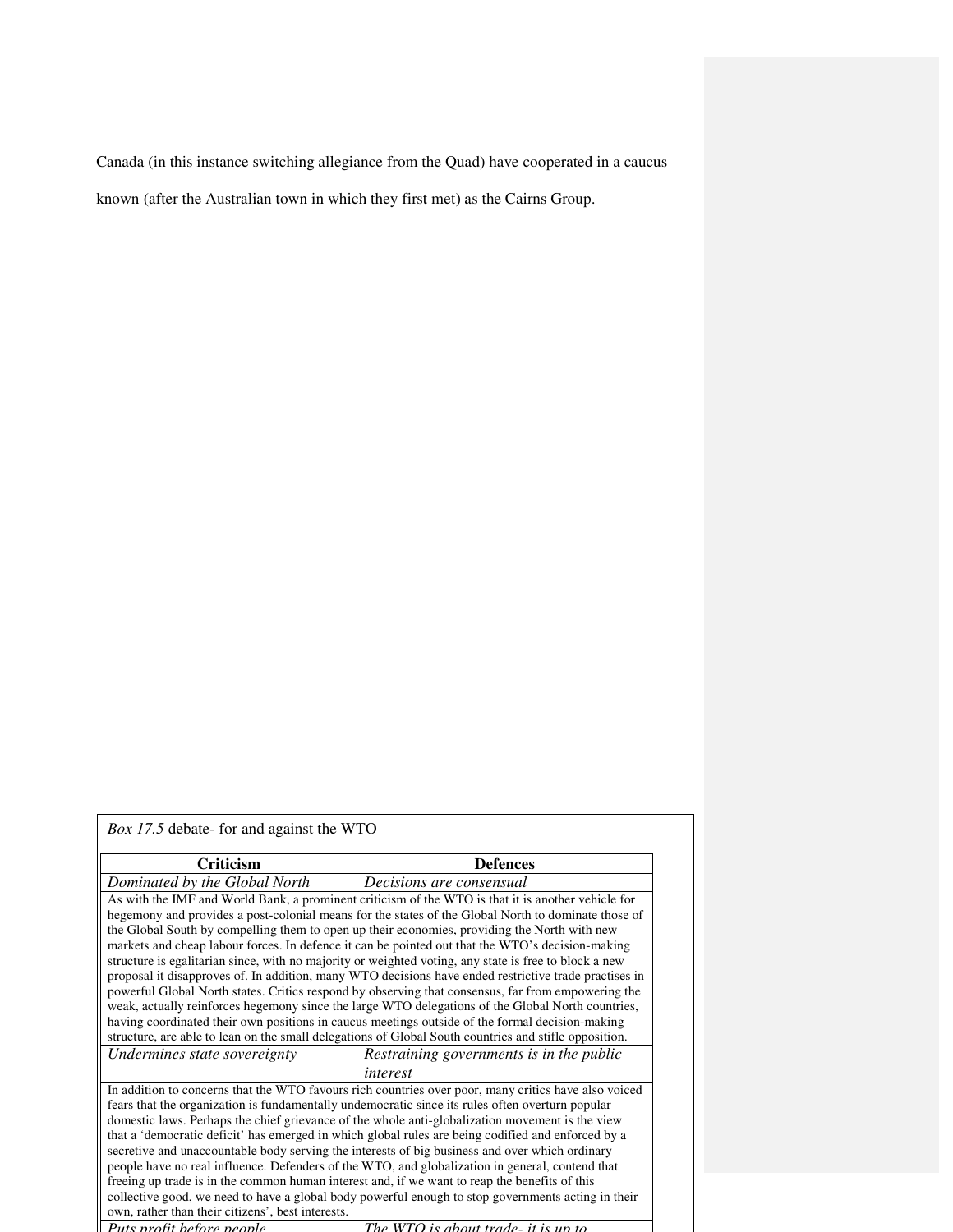The volatile short history of the WTO can be interpreted very differently. The riots, walk outs and overall political impasse can variably be seen as evidence of failure and disillusionment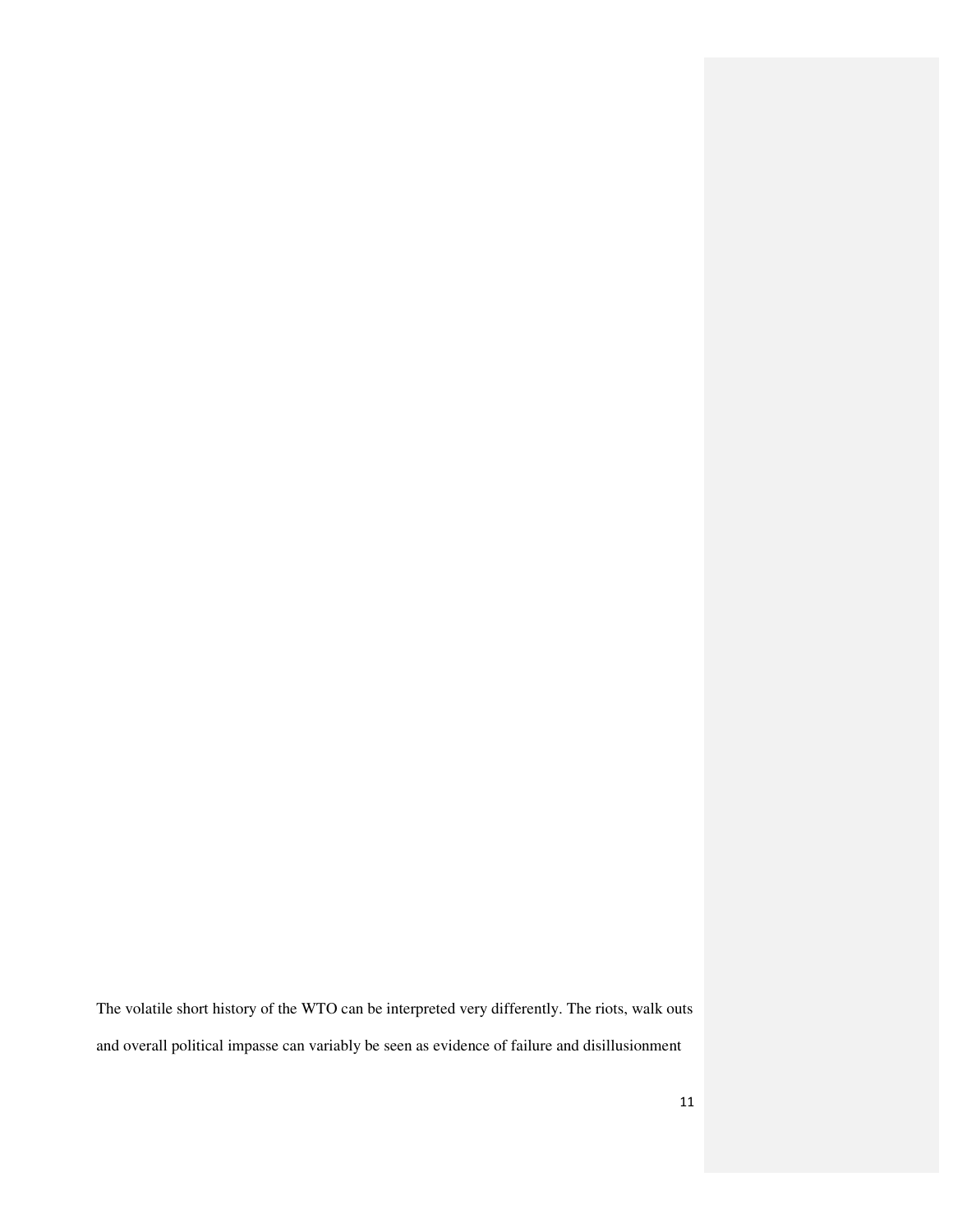with the Liberal International Economic Order or as the inevitable consequence of having a robust global body which facilitates debate from all quarters. The mantra 'no deal is better than a bad deal', which has been adopted by some developing state delegations and sections of global civil society in relation to the Doha Round, can be read as either signifying the death knell of the WTO or, conversely, the fact that this is a forum in which the developing world is able to make itself heard and not be sidestepped.

Outside of and predating the WTO, a number of other intergovernmental organizations have served to coordinate the positions of groups of states in the International Political Economy.

- *OECD* The Organization of Economic Cooperation and Development was established in 1961 as a permanent intergovernmental organization with headquarters in Paris to promote economic growth through the cooperation of its membership of the world's most advanced industrial states. It evolved from the Organization for Economic Cooperation in Europe, set up in 1948 to coordinate Western European economies and administer the US' 'Marshall Plan' of post-war reconstructive aid to that region. The OECD today has a membership of thirty states and an annual budget of just over \$500 million based on subscriptions weighted according to the economic size of the participants. OECD meetings, which include annual Ministerials and a range of other fora, have produced non-binding 'soft law' agreements on issues, such as the 1976 Guidelines for Multi-National Enterprises setting out principles for businesses to observe in Less Developed Countries and the 1999 Anti-Bribery Convention.
- *UNCTAD-* The United Nations Conference on Trade and Development was set up in 1964 to focus on the development implications of international trade and particularly the **GATT** regime. Despite its name, UNCTAD is an organization- a programme of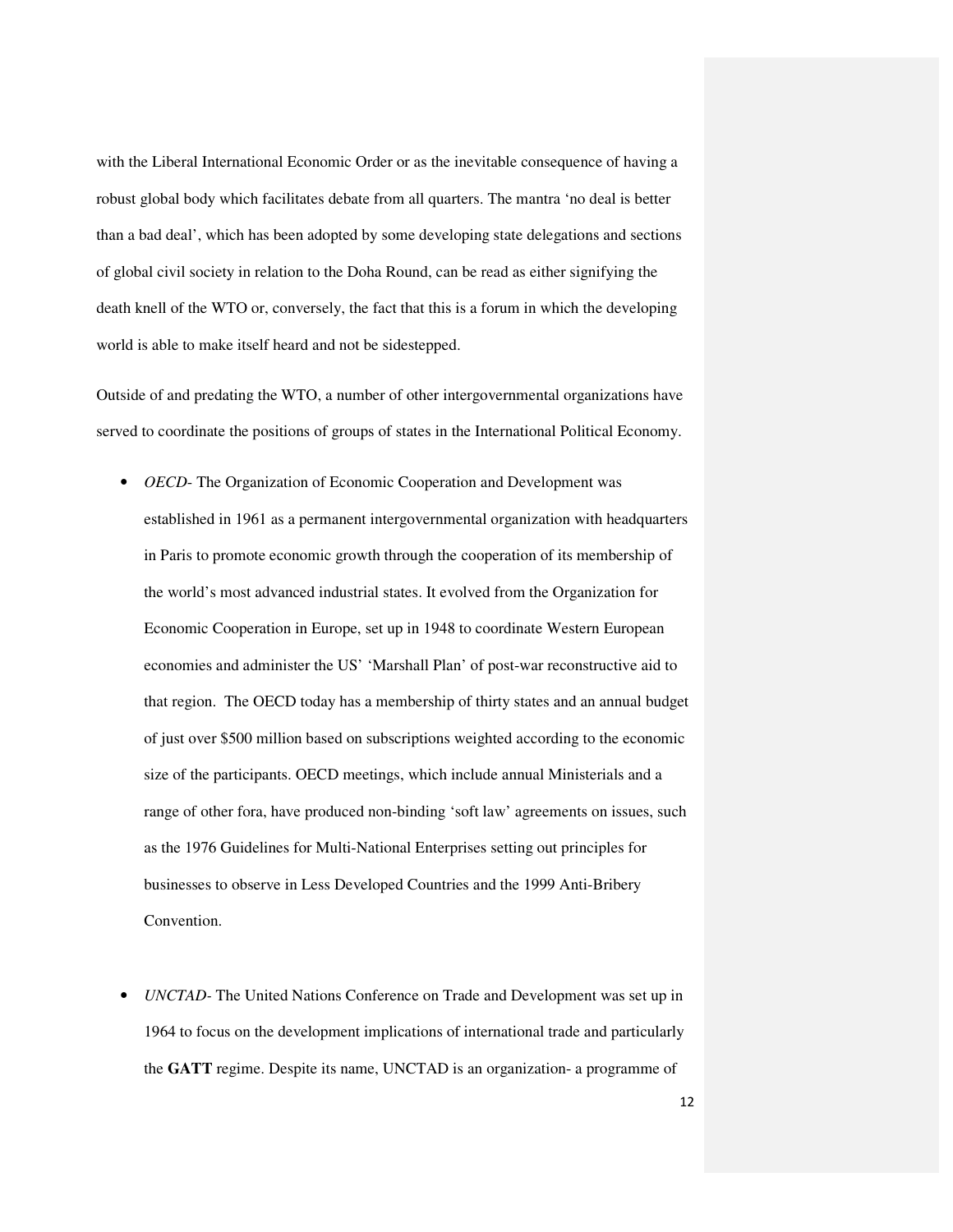the UN- with a permanent secretariat in Geneva. It was a focus of 'Third World' radicalism in its early years but declined in influence in line with the decline of the Third World as a bloc in the 1980s (see Chapter 18) and since then has come to be somewhat marginalized by the emergence of the WTO. Whilst developed states have continued with their membership of UNCTAD, their interest in its meetings and research has become limited and it has occasionally been suggested that the acronym for the organization should actually now stands for: 'under no circumstances take any decisions'.

• *G7/8-* the Group of Seven evolved from the Group of Five, formed in 1975 between The US, UK, France, Germany and Japan which was later expanded to include Canada and Italy. Meetings now also usually include an eighth member, Russia, although the seven continue to meet without the Russians when dealing exclusively with financial matters. G5 was inspired by the oil crisis (see below) of the 1970s which focussed minds in the world's wealthiest states on the need to keep the Liberal International Economic Order together and resist the challenge presented by the newly emboldened oil exporting states of the Middle East. G7/8 is not a formal Intergovernmental Organization and has no headquarters or decision-making structure, but it has developed a model of working based on annual summits and other regular ministerial meetings chaired and hosted by each member in turn in a rotating Presidency. Tackling transnational organized crime and fraud has become an increasingly important focus for meetings, with the involvement of Russia particularly useful in this regard, given the international prominence of the Russian mafia.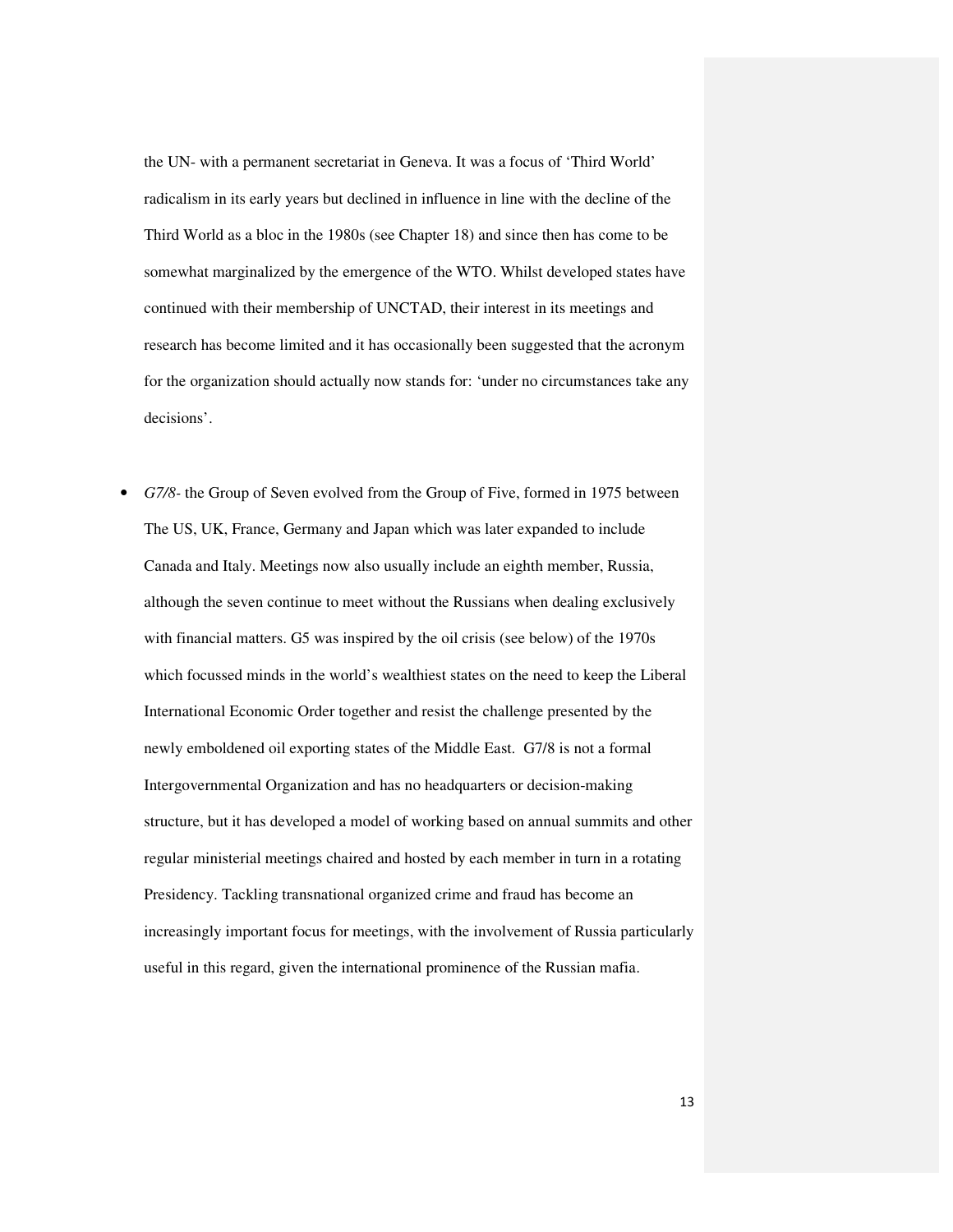• *OPEC* - As introduced in Chapter 12, there are a number of intergovernmental organizations that are *cartels*; groups acting to coordinate the pricing of a particular international commodity that they are prominent exporters of. Essentially this is the practise of coordinated price-fixing, illegal for private businesses in most capitalist countries reproduced by governments in international trade, where there are no such restrictions. Price fixing is clearly against the free trade spirit of GATT/WTO but such is the sensitivity of this subject it has largely been ignored. Governments engaging in such practices are typically from the Global South and argue that they are not exploiting a monopoly but merely safeguarding their development through protecting a crucial export. The most influential cartel has been the Organization of Petroleum Exporting Countries (OPEC), which was set up in 1960 and initially comprised five states: Saudi Arabia, Iran, Iraq, Kuwait and Venezuela. The OPEC countries produce around 45% of the world's crude oil and represent around 55% of exports. The organization shot to prominence in the early 1970s when its members began to take control of the North American and Western European Multi-National Corporations who had been dominating their oil extraction and petroleum manufacturing industries, giving it the means to raise prices.

*box 17.6* Profile- OPEC in 2010

**Location:** Vienna

**Member-states:** 12 (Algeria, Angola, Ecuador, Iran, Iraq, Kuwait, Libya, Nigeria, Qatar, Saudi Arabia, United Arab Emirates, Venezuela).

**Head:** Secretary-General Abdalla Salem El-Badri (Libya)

**Key functions:** To coordinate the price of oil exports.

**Decision-making:** OPEC conference made up of government ministers meets twice per year and decides on membership applications and overall policy direction 14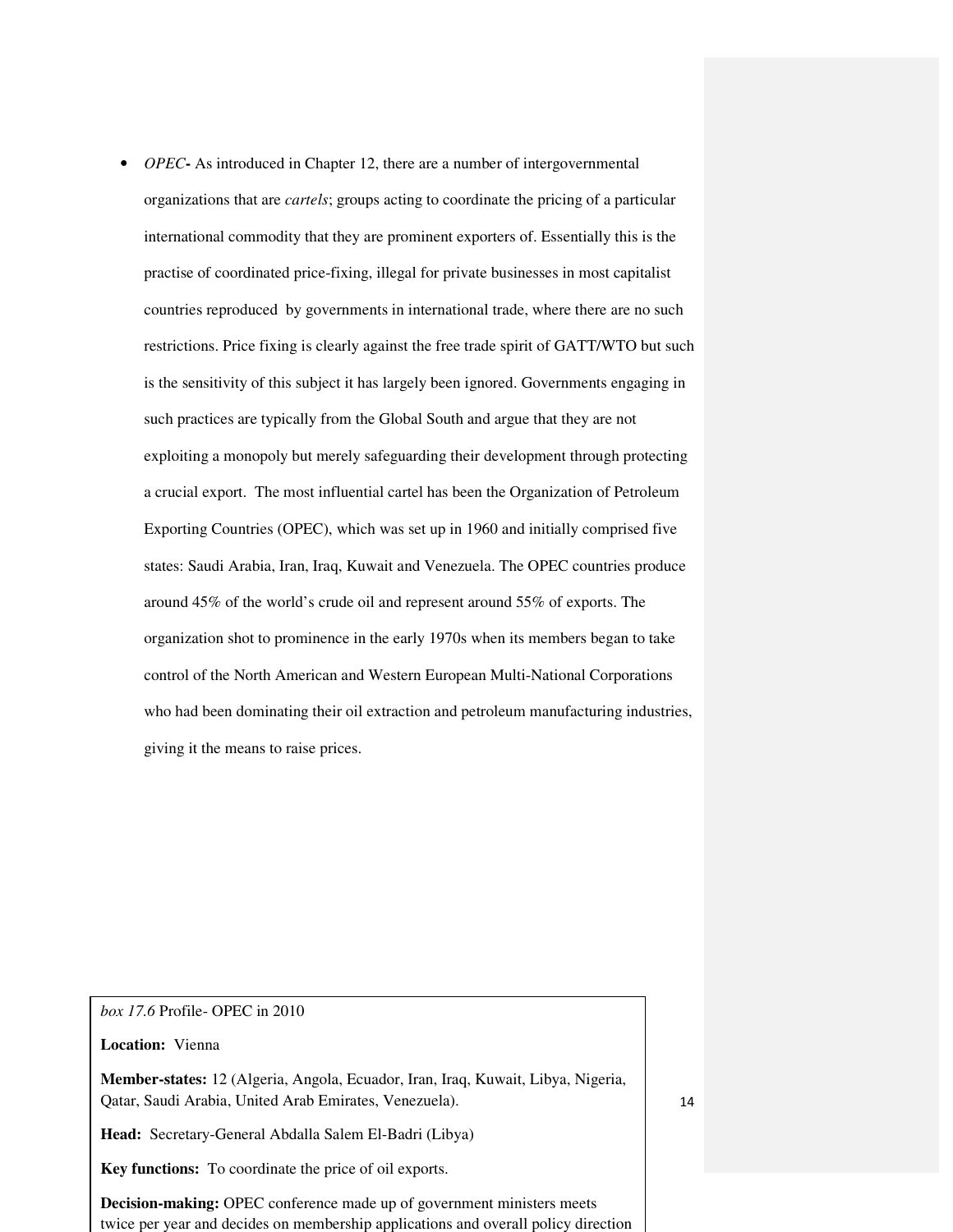Crucial to OPEC, as with many economic organizations, is the hegemonic role played by one of its members, Saudi Arabia. The Saudis' oil exports are three times that of the next biggest exporters, Iran and Venezuela, allowing it to call the shots. OPEC sets quotas for oil production amongst its members so that it can control the supply vis a vis the rest of the world's demand and so manipulate the price in their favour. The flaw in such a strategy is the temptation likely to present itself to any of the members to break ranks and exceed their quota in order to sell more and make a quick profit- an example of the **collective goods problem**. The Saudi government are in a position to sanction that by being able to flood the market with oil if any country does fall out of line, an action they have taken on several occasions.

OPEC have continued to be an influential actor in IPE but have yet to relive their 1970s heyday when they effectively held the Global North to ransom and many of its members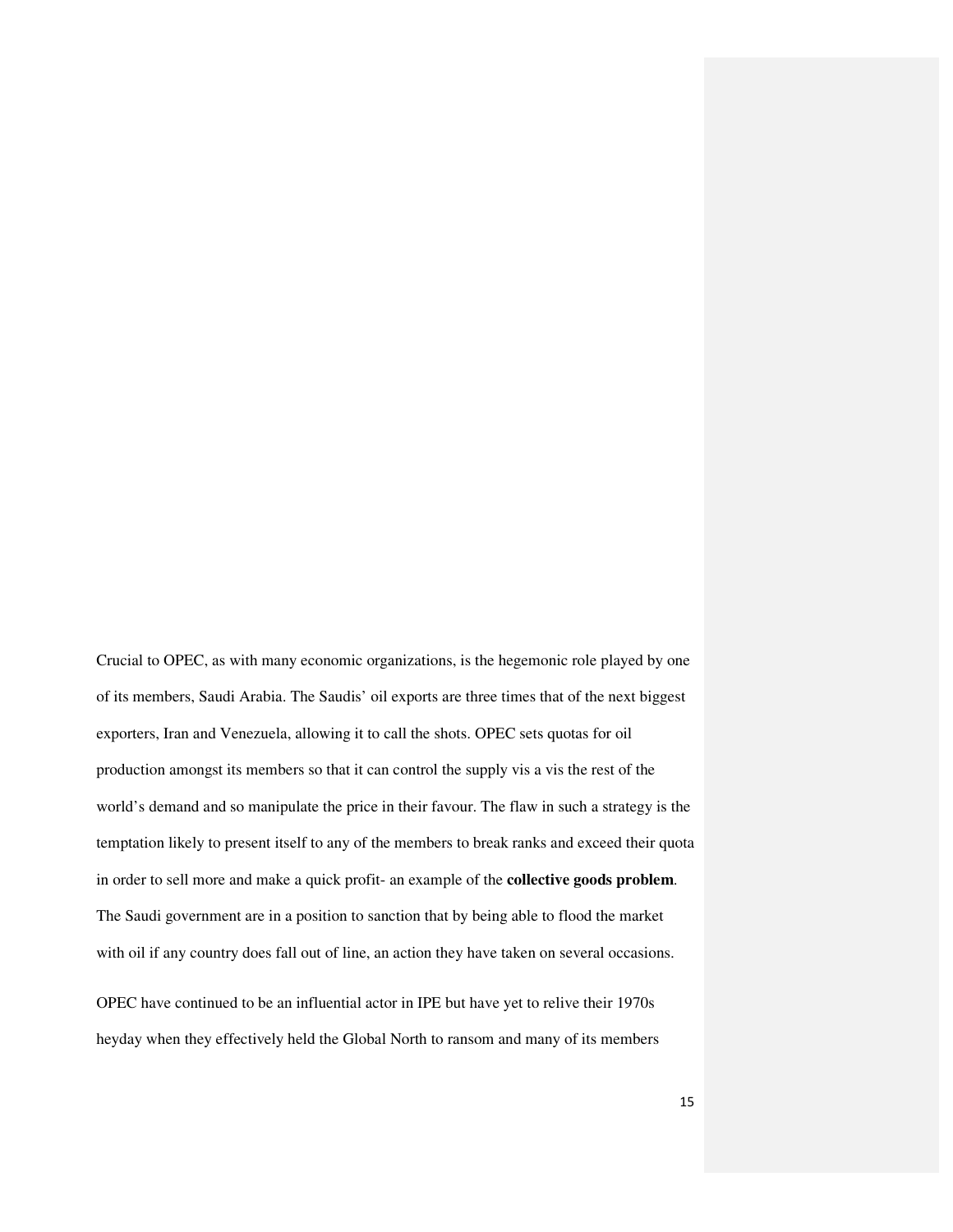underwent rapid economic growth on the back of burgeoning oil prices. From the 1980s the Global North countries coordinated their position as oil consumers, looked to alternative supplies, such as Mexico and Azerbaijan, and learned to be more efficient with their consumption, reducing the OPEC's control of the oil supply.

However, OPEC are far from a spent force and it seems inevitable that they will rise again in prominence as the world's oil supply starts to shrink. There are alternatives at present for Northern consumers but OPEC control around 80% of proven oil reserves which means they cannot be avoided in the not-so long run. Despite the emergence of alternative power sources in Europe overall demand for oil is rising, due to the growth of markets like China, India and Brazil. Additionally, OPEC have developed an increasingly close relationship with prominent non-member exporters Mexico and Russia and would be likely to absorb any other state that happened to strike it lucky and start exporting oil.

#### **Multi National Corporations (MNCs)**

Multi National Corporations are businesses with significant operations in more than one country. Like other international organzations, a small number of MNCs existed before the mid 20th century but it is since then that they have grown both in number and influence. There are currently around 77,000 MNCs operating in the global economy, carrying out roughly two thirds of all of the worlds exports (Kegley & Raymond 2010 164-5). If the oft quoted maxim 'money is power' is correct then the presence of MNCs in today's world is huge. It is frequently asserted that the largest multinationals outstrip the resources of some poor states but this is, in fact, an understatement. The biggest MNCs surpass *all* developing countries and many developed countries in their assets. In 2009 the MNC with the world's biggest turnover was the oil giant Shell,whose estimated value of \$458 billion put it just Formatted: Font: Not Bold Formatted: Font: Italic

16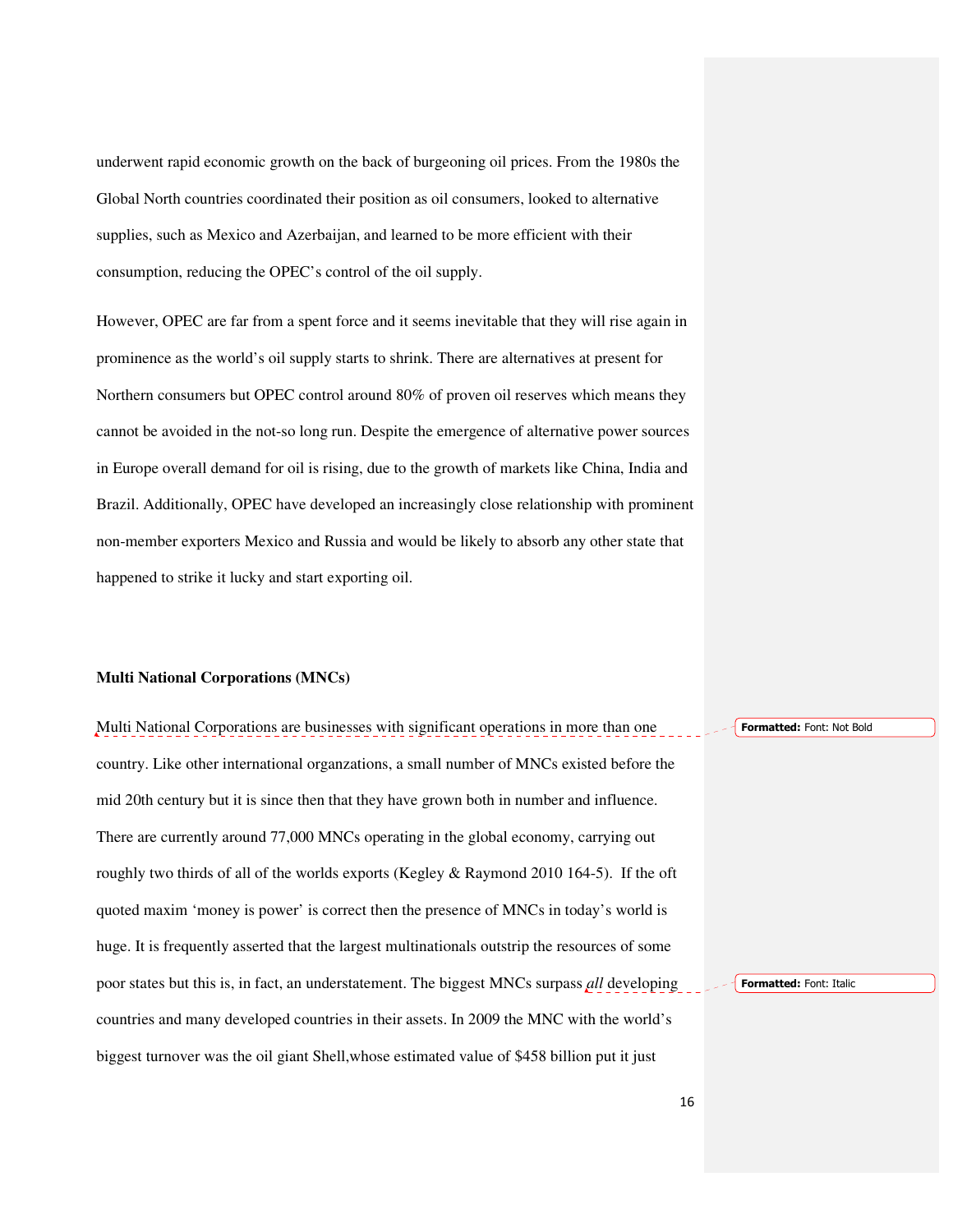behind Saudi Arabia and ahead of Norway as the  $24<sup>th</sup>$  richest actor in the world. US based shopping retailer Wal Mart is the world's  $28<sub>a</sub><sup>th</sup>$  richest actor, ahead of Iran (Fortune 2009, World Bank 2009).

As with other non state actors, not all IR analysts accept that the rise of MNCs is necessarily indicative of declining state power in a globalizing world. Liberal pluralists from the 1960s saw the rise of MNC influence as contributing to interdependence and a diminished role for the state. As independent entities with significant economic clout MNCs can influence IPE in their own right. In the oil crisis of the early 1970s Western oil companies were often at odds with their home governments since they stood to gain from price being forces up by their host governments. Similarly, when UN economic sanctions were imposed on the racist governments of South Africa and South Africa in the 1970s many Western based MNCs acted against their governments and the international community by continuing to operate in those countries. However, on the other side of the debate, neo-Realists, at much the same time as the Pluralists, began to see MNCs in the global economy as giving renewed vigour to a state-centric power politics approach to understanding the international political economy. In particular, neo-Realists pointed out that MNCs often serve as a means of projecting the power of their home country government. The US government, notably, had used American MNCs as an arm of their Cold War strategy of containing the USSR, by giving them incentives to set up in geopolitically significant states in Western Europe and Asia in order to prop up capitalism and gain military influence.

Since the Cold War the political debate on the role of MNCs has been principally focussed on the politics of development and whether or not it is in the interests of Less Developed Countries to invite corporations in to boost their economies. For Economic Liberals MNCs are the key agents of development, for Marxists are the agents of dependency. The key dimensions of this debate are summarized in box 17.7.

Formatted: Superscript

Formatted: Superscript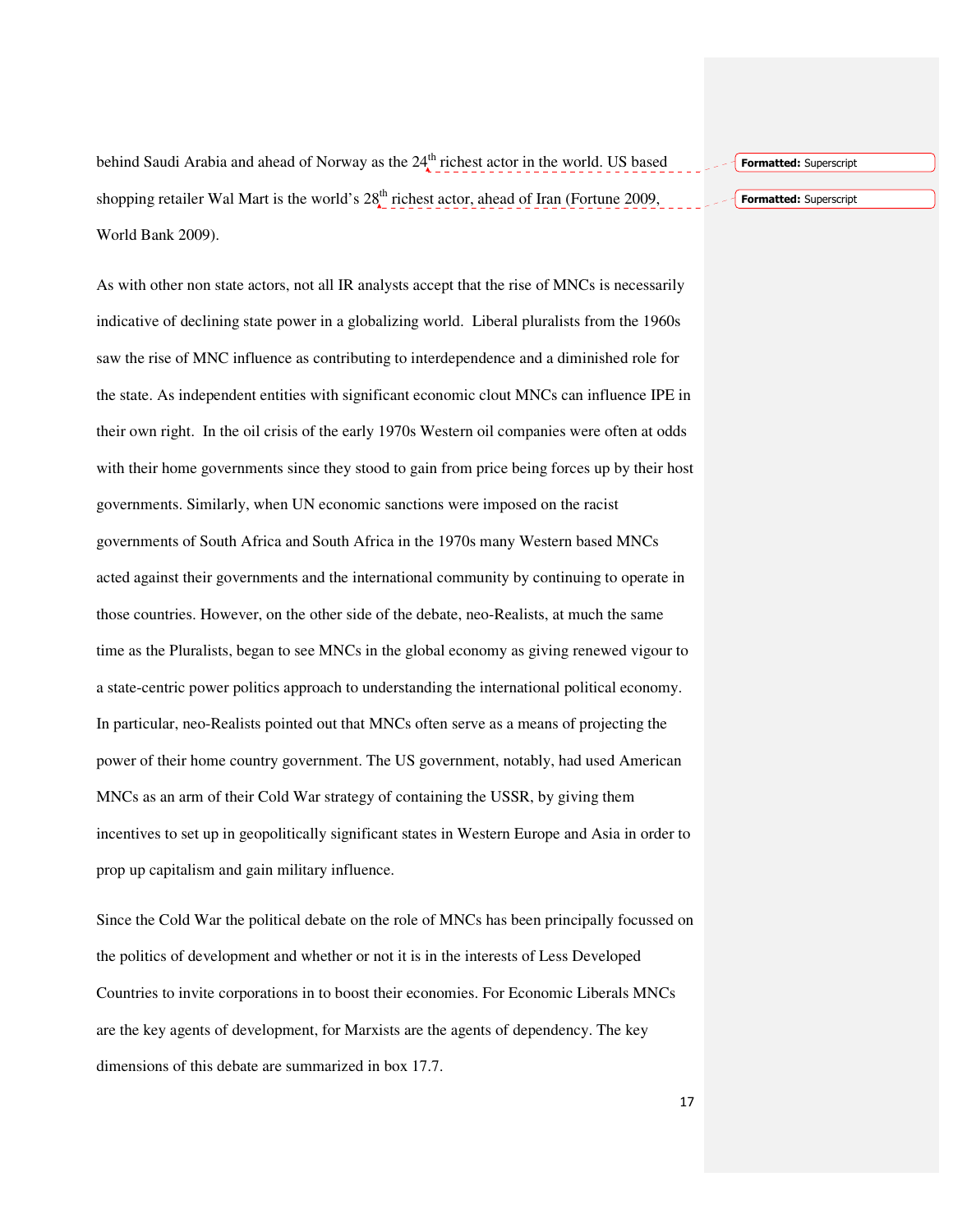Formatted: Font: Not Bold

| <b>Criticism</b>                                                                                                                                                                | <b>Defences</b>                                                                                                                                                                                                                                                                                                                                                                                                                                                                                                                                                                                                      |
|---------------------------------------------------------------------------------------------------------------------------------------------------------------------------------|----------------------------------------------------------------------------------------------------------------------------------------------------------------------------------------------------------------------------------------------------------------------------------------------------------------------------------------------------------------------------------------------------------------------------------------------------------------------------------------------------------------------------------------------------------------------------------------------------------------------|
| They syphen out resources to the                                                                                                                                                | They bring financial and technical                                                                                                                                                                                                                                                                                                                                                                                                                                                                                                                                                                                   |
| home country                                                                                                                                                                    | investment                                                                                                                                                                                                                                                                                                                                                                                                                                                                                                                                                                                                           |
| South, arguing that they represent the key means by which the Global North can can secure<br>who successfully kick-started their development with the aid of US multinationals. | Critics of economic globalization focus much of their anger on the role of MNCs in the Global<br>resources they cannot produce in their own countries-like bananas or cocoa. In opposition to this<br>those with a more benign view of economic globalization see MNCs as the means by which crucial<br>investment can be secured by developing countries; citing the likes of Singapore and South Korea,                                                                                                                                                                                                            |
| They exploit workers in the host                                                                                                                                                | They bring employment to the host country                                                                                                                                                                                                                                                                                                                                                                                                                                                                                                                                                                            |
| country                                                                                                                                                                         |                                                                                                                                                                                                                                                                                                                                                                                                                                                                                                                                                                                                                      |
| to work for them because they usually pay better than domestic firms.                                                                                                           | ever industrial accident, at Bhopal India in 1984, was at the plant of a subsidiary to the US chemical<br>MNC Union Carbide where standards were much lower than in the home country. In defence it<br>could be said that disasters such as Bhopal, along with incidences of poorly paid labour, are the<br>fault of inadequate governance in the host country rather than the multinationals. In developing<br>countries governments are keen to attract MNCs because they boost employment and people want                                                                                                         |
| They undermine local industries                                                                                                                                                 | They provide better value and choice for                                                                                                                                                                                                                                                                                                                                                                                                                                                                                                                                                                             |
|                                                                                                                                                                                 | consumers                                                                                                                                                                                                                                                                                                                                                                                                                                                                                                                                                                                                            |
|                                                                                                                                                                                 | Rather than giving a helping hand to local enterprise critics point to cases of MNCs throttling<br>industries in Global South host countries. In recent years Ghana's major cocoa industry has oriented<br>itself so much towards exports that its domestic industry has collapsed and it now even imports<br>chocolate products made in the North from its beans. A more positive perspective on the impact of<br>MNCs notes how consumers across the world have benefited from being able to shop in a global<br>rather than just a national marketplace and from prices being forced down by greater competition. |
| They produce cultural colonialism,                                                                                                                                              | They help bring people together                                                                                                                                                                                                                                                                                                                                                                                                                                                                                                                                                                                      |
|                                                                                                                                                                                 | Critics lament that MNCs contribute to the bland homogenization of the world undermining local<br>cultures with Western fast food, clothing and entertainment. In defence globalists maintain that<br>MNCs are a key element of a positive cultural interdependence, contributing to us all getting to                                                                                                                                                                                                                                                                                                               |

Formatted: Font: Bold

Formatted: Font: Not Italic

Formatted: Font: Not Bold, Italic

Formatted: Font: 12 pt, Italic Formatted: Font: 12 pt Formatted: Font: 12 pt, Italic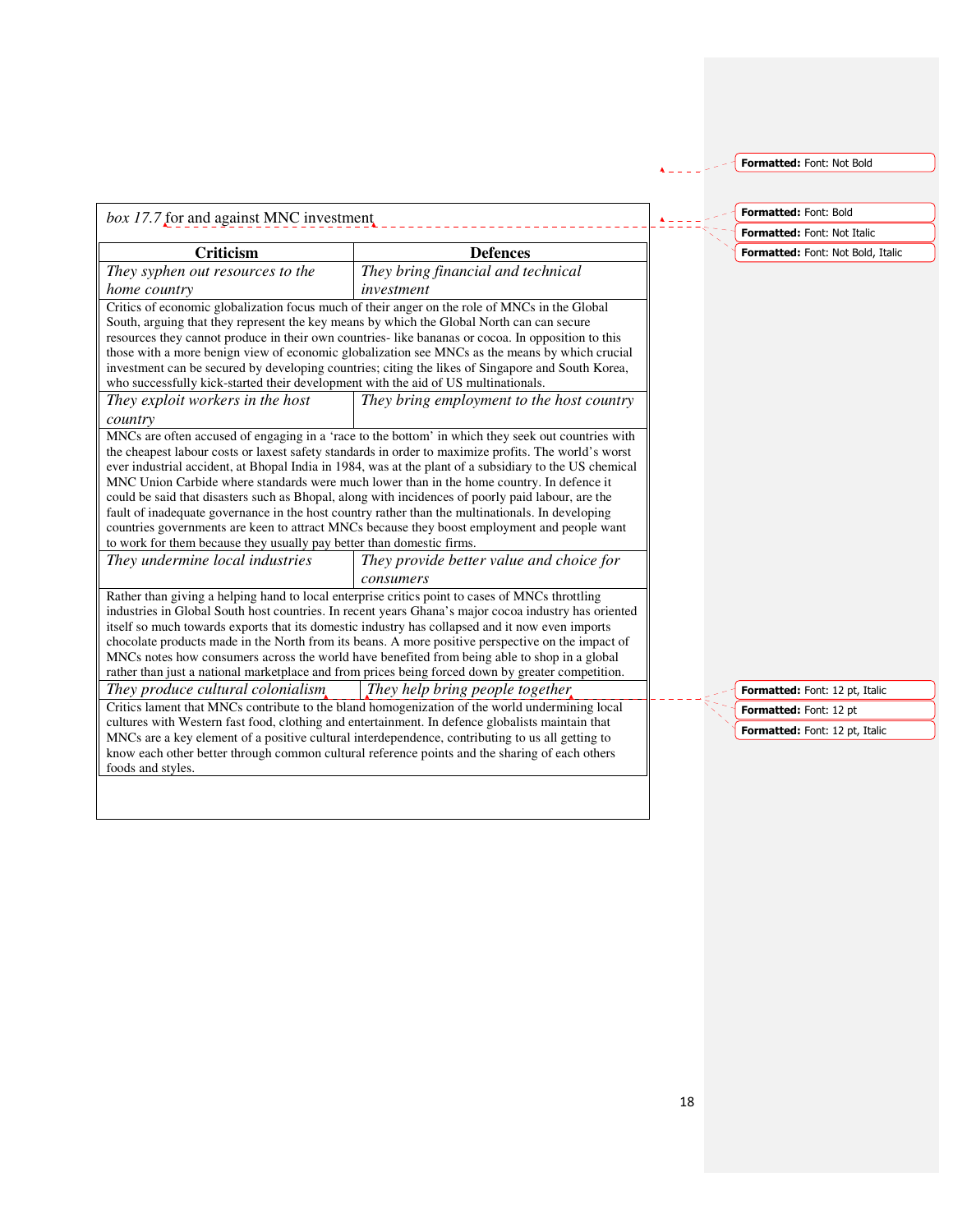Formatted: Font: Italic

 The influence of MNCs increasingly can be measured not only *vis a vis* their home or host country government but also at the global level. MNCs are powerful lobbyists at the WTO and other IPE arenas, either directly or banded together into specially-designed lobby groups like the Global Crop Protection Federation, which represents pesticide manufacturers. In this way we can see the global economy developing a form of politics more like that which is well established in developed democracies, with businesses lobbying for influence alongside non-profit organizations representing consumer and worker interests. Pressure groups like OXFAM and CAFOD are also influential lobbyists and contribute to a burgeoning global civil society for international economic matters which has manifested itself in movements like Jubilee 2000, which campaigned for the writing off of debt in the worlds poorest countries and Make Poverty History which has mobilized considerable public support for a restructuring of global trade laws to allow Less Developed countries to export agricultural goods more freely to the developed world. Not everyone subscribes to this view of an increasingly pluralistic international political economy, however, as is considered in the next section.

#### **Theoretical perspectives on the Actors of IPE**

The present and future significance in international relations of the various IGOs considered in this chapter can be viewed in very different ways, in line with the rival theories of IR / IPE.

• *Realists / Mercantilists* 

In line with the traditional **Realist** view that the significance of IGOs and of globalization in general is exaggerated, some analysts have suggested that the IMF, World Bank, WTO and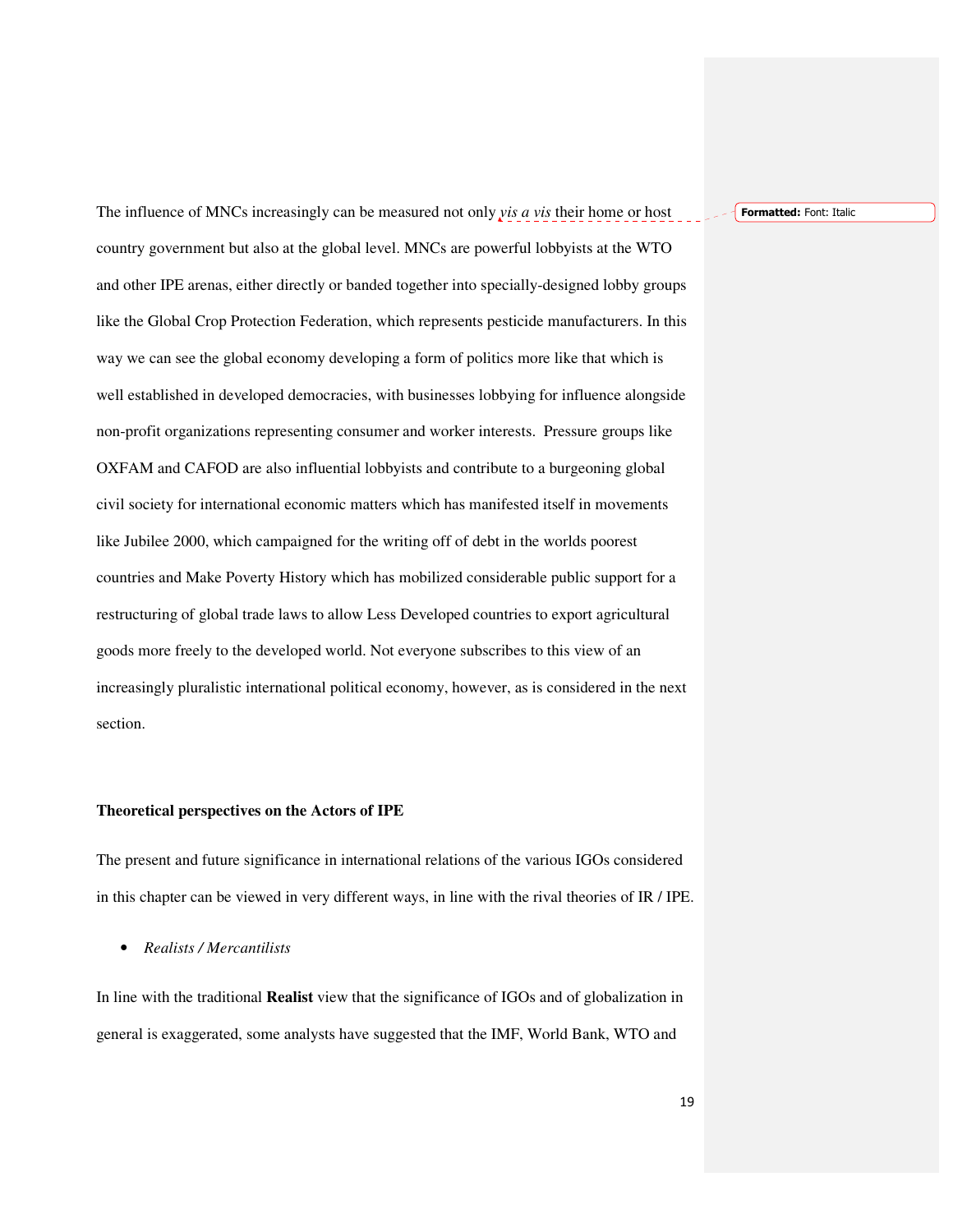other IPE actors are not as influential as many suggest. With the WTO the most common illustration of its impact and defence of its success is the unparalleled growth of international trade that has occurred under the watch of the GATT/WTO regime. However, could this be what is referred to in philosophy as a post-hoc fallacy? Does it necessarily follow that the increase in trade must be *due* to the rules introduced by GATT/WTO or could this be coincidental? A much cited empirical study by the Economist Andrew Rose observed that many states increased their volumes of trade whilst they were outside the GATT/WTO regime, as much as their members and concluded that overall this was more the result of trade blocs and bilateral deals than global rules (Rose 2004). For the sceptics IPE is and will continue to be dictated by states and IGOs represent no more than convenient vehicles for the expression of state interests.

### • *Marxists*

The anti-globalization camp view the organizations of IPE as rotten expressions of a rotten system which needs to be completely replaced. Most contemporary **Marxist** analysts of IPE are not, however, advocating some form of global replication of centralized, state-centric Soviet Communism but the emergence of a much more devolved system in which power is localized again.

'The Socialism that seems most likely to emerge out of the global capitalist system is not going to come about as a result of a revolutionary seizure of state power (this method has failed miserably wherever it has been tried), but as a result of a successful period of social experimentation in which the hegemony of global capitalism is increasingly and effectively challenged by a combination of local and transnational democratic social movements' (Sklair 2002: 325).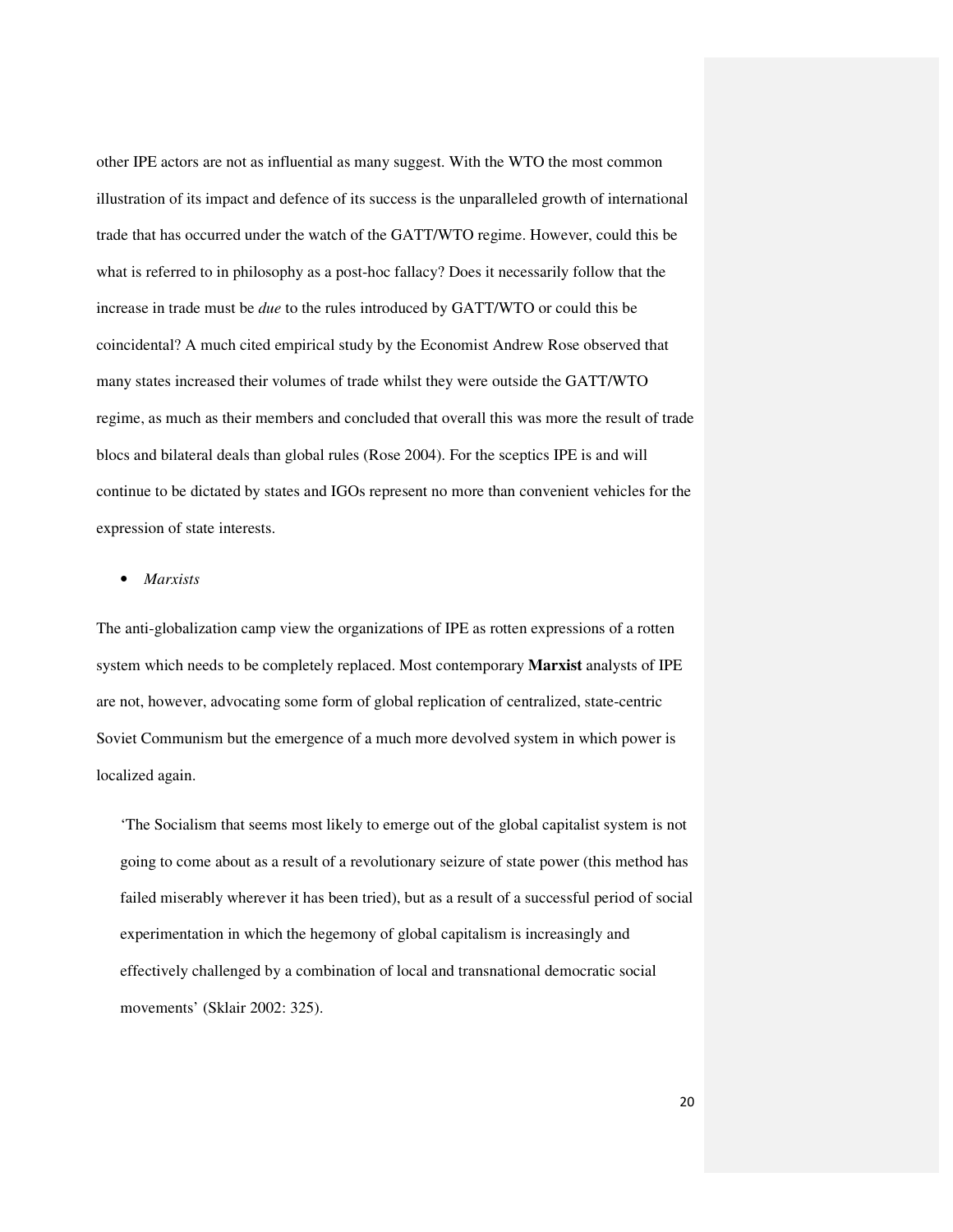In this vision 'localization' should replace globalization through re-empowering the state, or some other local political entity, over global organizations and rules through the increased use of protectionist measures and controls on foreign businesses and transnational capital flows (Hines 2000).

#### • *IPE (Economic) Liberals*

The pro-globalization camp defend the record of the IMF, World Bank, WTO and multinationals and point out that the current era of the Liberal International Economic Order is one that has witnessed the greatest increases in trade and overall prosperity the world has ever seen. The intergovernmental institutions are essential for propping up that system by providing safeguards against governments lurching back to economic nationalism, which history shows has happened when the global economy is unregulated. In the 1920s and '30s states devalued their currencies and raised tariffs at will and such short-termist and shortsighted practises culminated in the Great Depression and then the Second World War. The IPE institutions both compel governments to desist from resorting to damaging acts of protectionism whilst also offering them a lifeline when the going gets tough.

#### • *IR Liberals ('alter globalists')*

A growing middle ground perspective finds much fault in the global IPE actors but still believes that the world needs such organizations and focusses on the need for reform rather than abolition. Epitomizing this worldview is former World Bank Chief Economist Joseph Stiglitz (see Chapter 18, box 18.8) who in 2009 was put in charge of a UN Commission of economists, academics and politicians to come up with proposals for reforming global economic institutions so as to learn lessons from the 'Credit Crunch' depression. The 'Stiglitz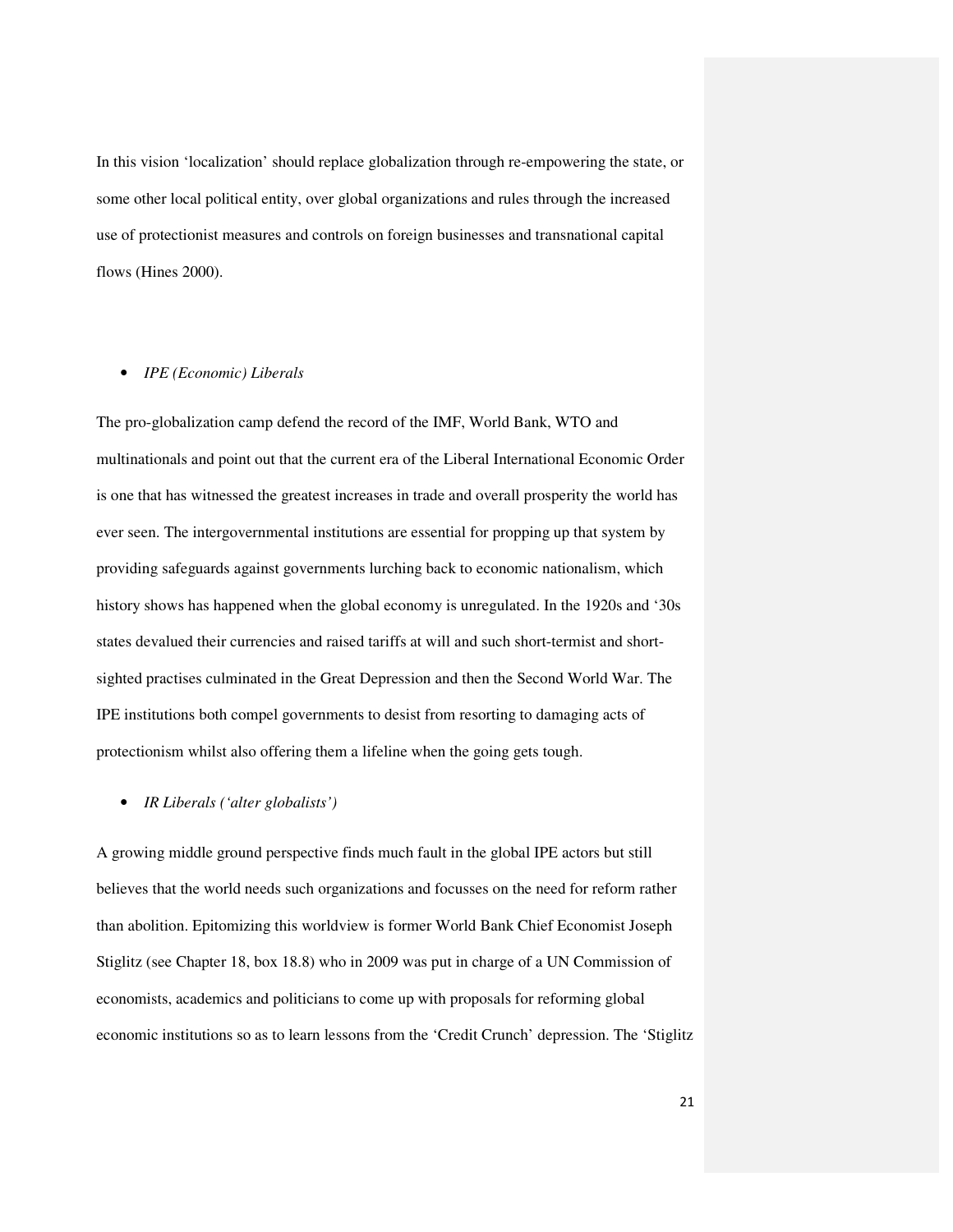Commission''s report advocated significant reform in the governance of the global IPE actors, so as to involve developing states more, but not their abolition. Instead the report's main recommendation was to create a new, powerful institution 'The Global Economic Council' on a par with the UN Security Council. The Global Economic Council would be an inclusive and genuinely global forum for all IPE issues linking together the IMF, World Bank and WTO more effectively and equitably than currently exits with the myriad intergovernmental fora. The most appropriate overall steering mechanism for global economic governance, the Report argues, is not a G7 or G8 but a "G192" (UN 2009). In spite of a growing consensus in favour of institutional reform and more multilateral approaches in IPE, the future is more likely to be about making the corridors of power less exclusive but still far from globally inclusive.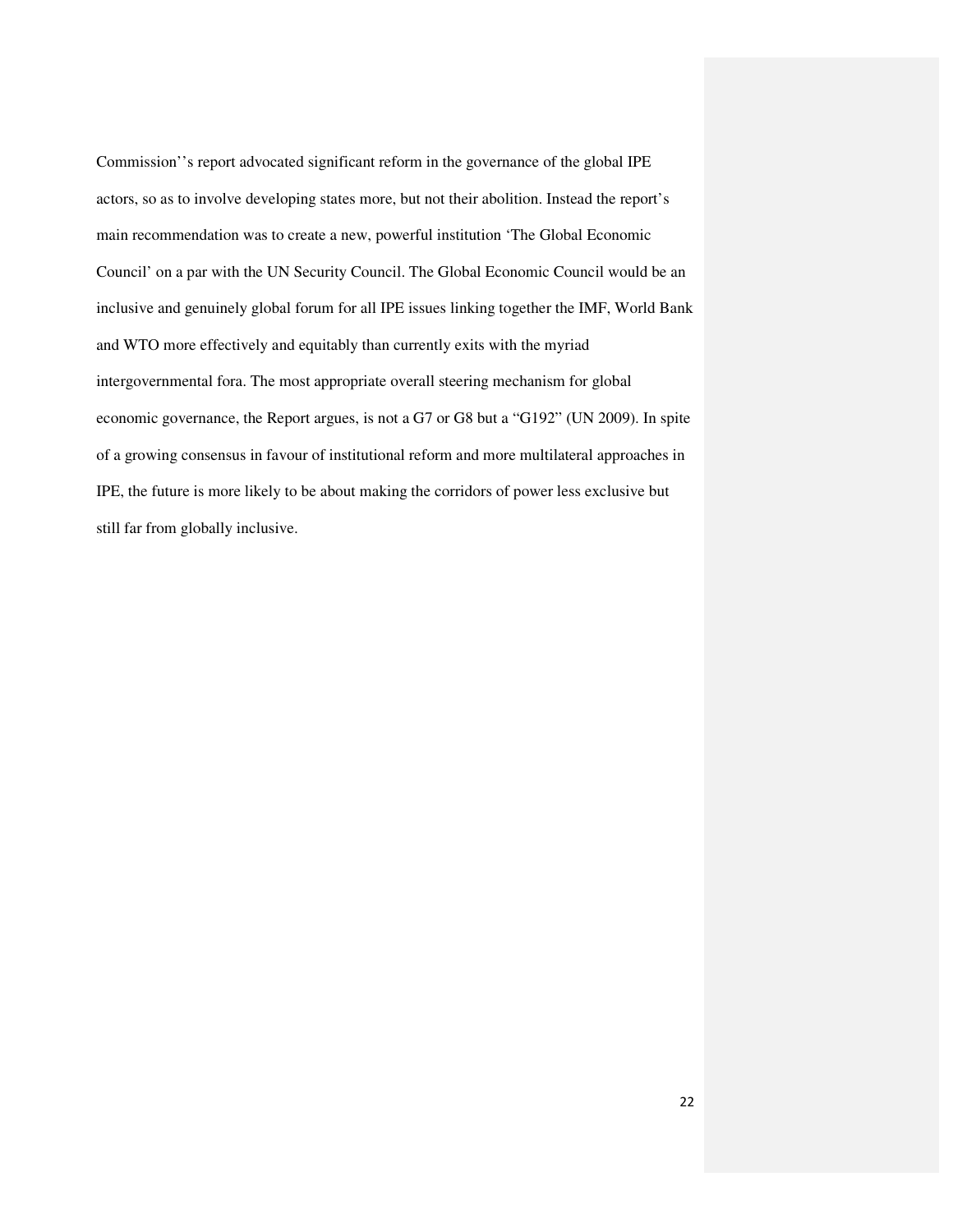Case Study- the Rise of the G20

The hitherto obscure 'Group of 20 Finance Ministers and Central Bank Governors' suddenly emerged as a key actor in IPE amidst the backdrop of the 'Credit Crunch' global recession in 2008-9. This G20 was not the same as the G20 WTO caucus group of the most powerful developing states, referred to earlier. It includes the following 19 states: US, Japan, UK, Germany, France, Canada, Italy, Spain, Russia, Australia, China, Brazil, India, South Africa, Mexico, Argentina, South Korea, Turkey, Indonesia and its 20th member is the EU. G20 was set up by G7 in 1999 in response to the Asian financial crisis in order to coordinate monetary planning with key economies affected by the downturn (which spread to Latin America). Once the global economy began slumping in 2008, however, low key annual meetings of finance minsters and the heads of the Central Banks became high profile twice yearly summits inclusive of heads of government.

G20 is not an intergovernmental organization- the meetings are chaired and hosted by its members in a rotational 'Presidency'- and it has no formal criteria for membership. However, the fact that it contains members accountable for 85% of global GDP and 80% of global trade and the need for a more universal means of coordinating policy has thrust the group into the spotlight. G20 has emerged from relative obscurity to become an overall political steering mechanism for the global economic system. That this grouping, rather than just the G7, had come to be seen as necessary to consider measures to get the world out of recession and debate the future of the Bretton Woods system was indicative of a significant shift in the balance of world economic power.

Key G20 proposals to have emerged from its recent summits include the following:

- Increased funds for the IMF and reformed decision-making for the fund and the World Bank with greater input from newly-emerging economies, particularly China.
- An expansion, in role and membership for the 'Financial Stability Forum'- a little known organization set up in 1999 by the G7. China joined the forum in 2008 and its role was expanded in an effort to increase transparency and have more oversight of where risks existed in the global financial system
- the sums they are able to lend. A financial stability board was established to oversee this. • Coordinate national policies to limit the level of bonuses paid by banks to financiers and
- Coordinated sanctions to be imposed on tax havens that refuse to reveal bank details.
- A commitment to complete the Doha Round of GATT/WTO trade liberalization and the Millennium Development Goals (see Chapter 18).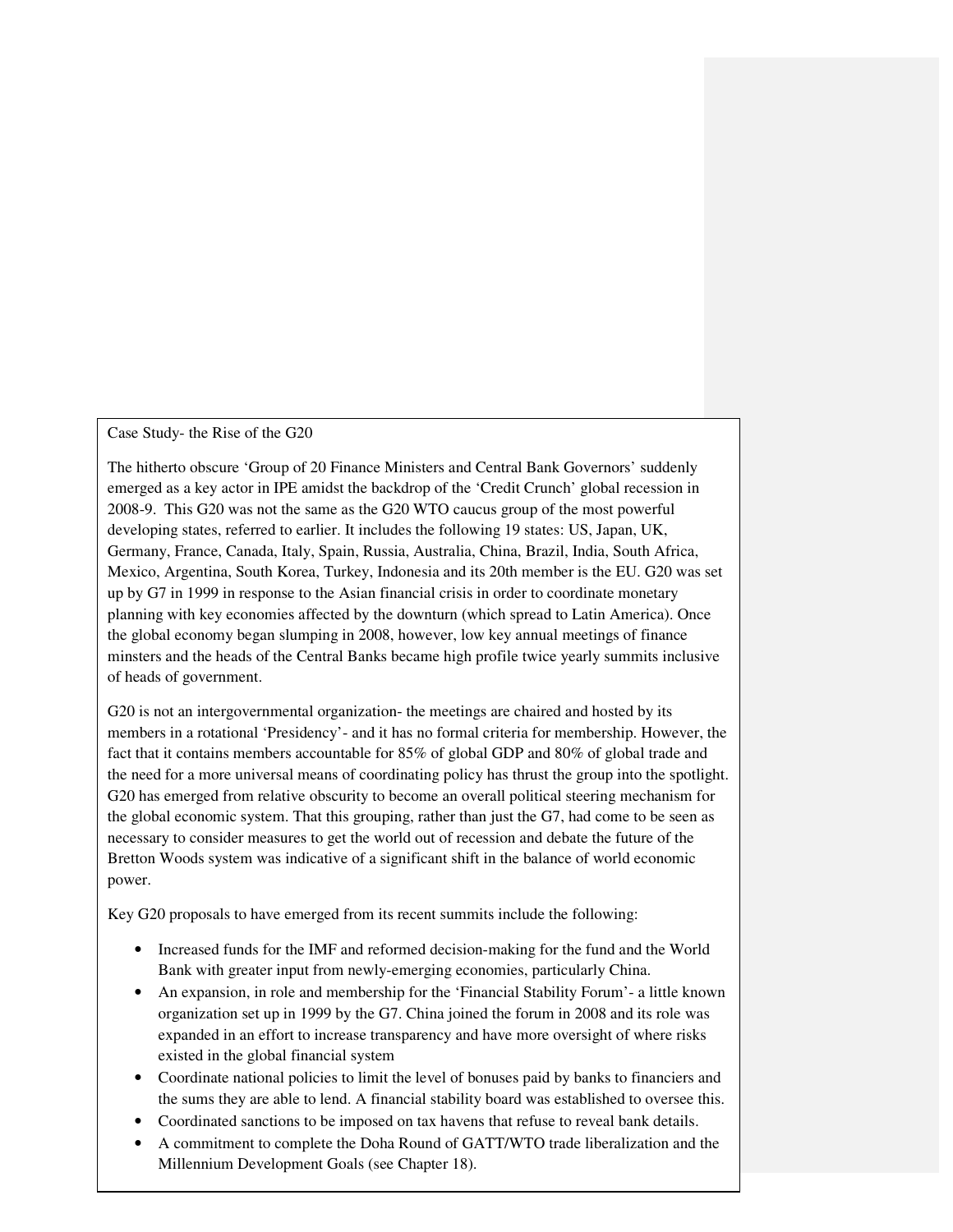*REFLECTION- If you ruled the world would you a) abolish, b) radically reform or c) retain in broadly the same form the IMF, World Bank and WTO?* 

# **Conclusions**

 The arena of International Political Economy has become increasingly crowded over time as the actors in the system have multiplied. Intergovernmental organizations have proliferated, hundreds of trade blocs of various shapes and sizes with overlapping membership have emerged (see Chapter 14) and thousands of non-state actors with financial muscle and access to the levers of global power have together created a complex system.. In additionin the next chapter we will see how pressure groups like OXFAM and CAFOD are also influential lobbyists and contribute to a burgeoning global civil society for international economic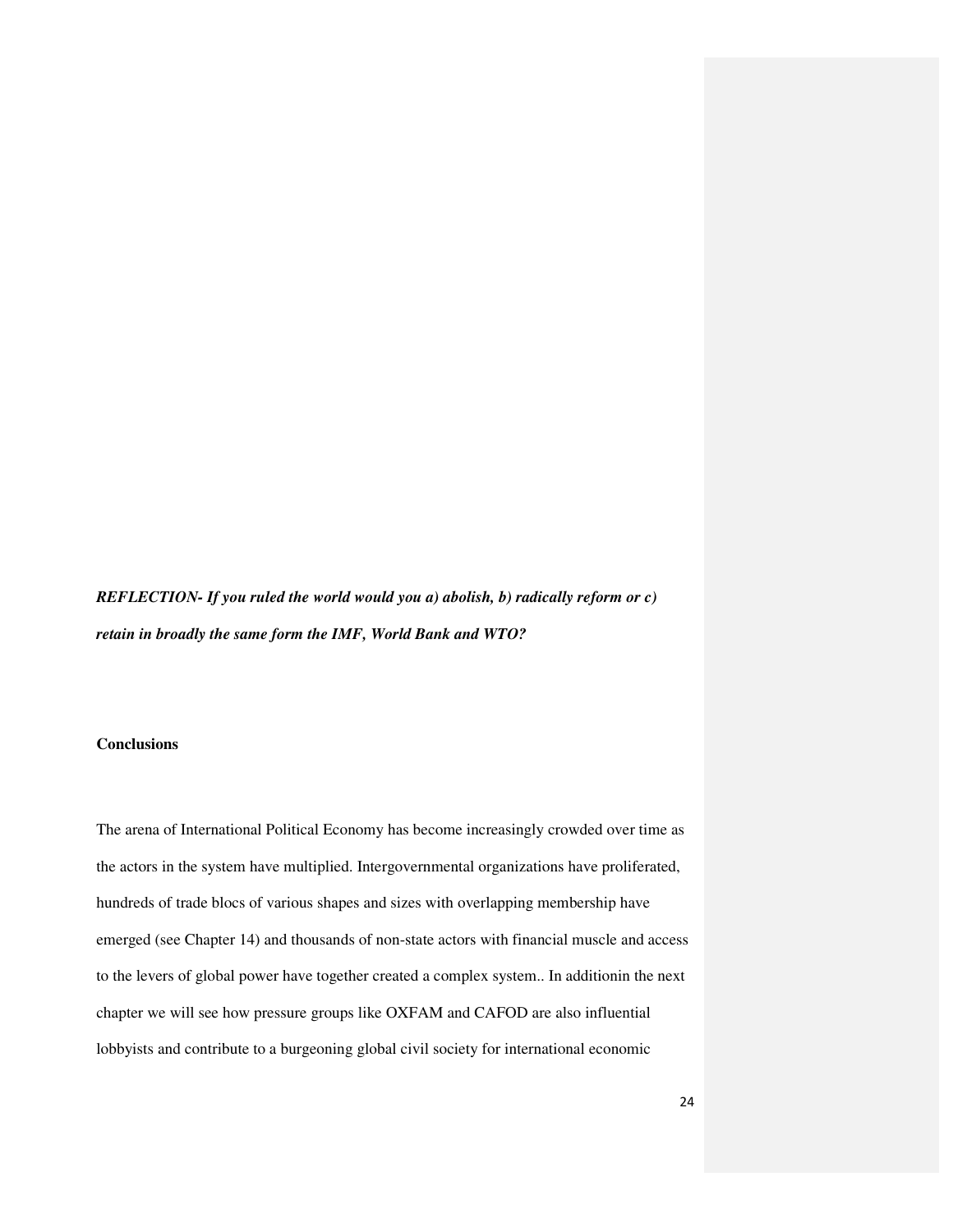matters which has manifested itself in movements like Jubilee 2000, which campaigned for the writing off of debt in the worlds poorest countries and Make Poverty History which has mobilized considerable public support for a restructuring of global trade laws to allow Less Developed countries to export agricultural goods more freely to the developed world.

 Central to IPE, however, are the three global IGOs of the Liberal International Economic Order (LIEO), the IMF, World Bank and the WTO. Although frequently attacked, the IMF and World Bank are close to universal in their membership, whilst the WTO has expanded its membership rapidly in its short history, with most non-members queuing to join its ranks. The Credit Crunch depression re-invigorated attacks on the LIEO trio but no serious prospect of abolition has emerged in the discourse of mainstream international diplomacy. The IMF was beefed up rather than slaughtered in response to the downturn, with greater say given to newly-emerging economic powers in this organization and the World Bank. The spectre of the 1930s Depression, exacerbated by government protectionism, has served to knock heads together and make the completion of the Doha Round more rather than less likely. Hence the shock of the 2008-9 depression has been the catalyst for evolution rather than revolution with the major international organizations surviving but coming more to reflect the new realities of the economic balance of power. A system fashioned by US hegemony has started to evolve into a far more multi-lateral form withof intergovernmental organizations and businesses from a growing band of developed countries managed by an ever-widening concert of great economic powers.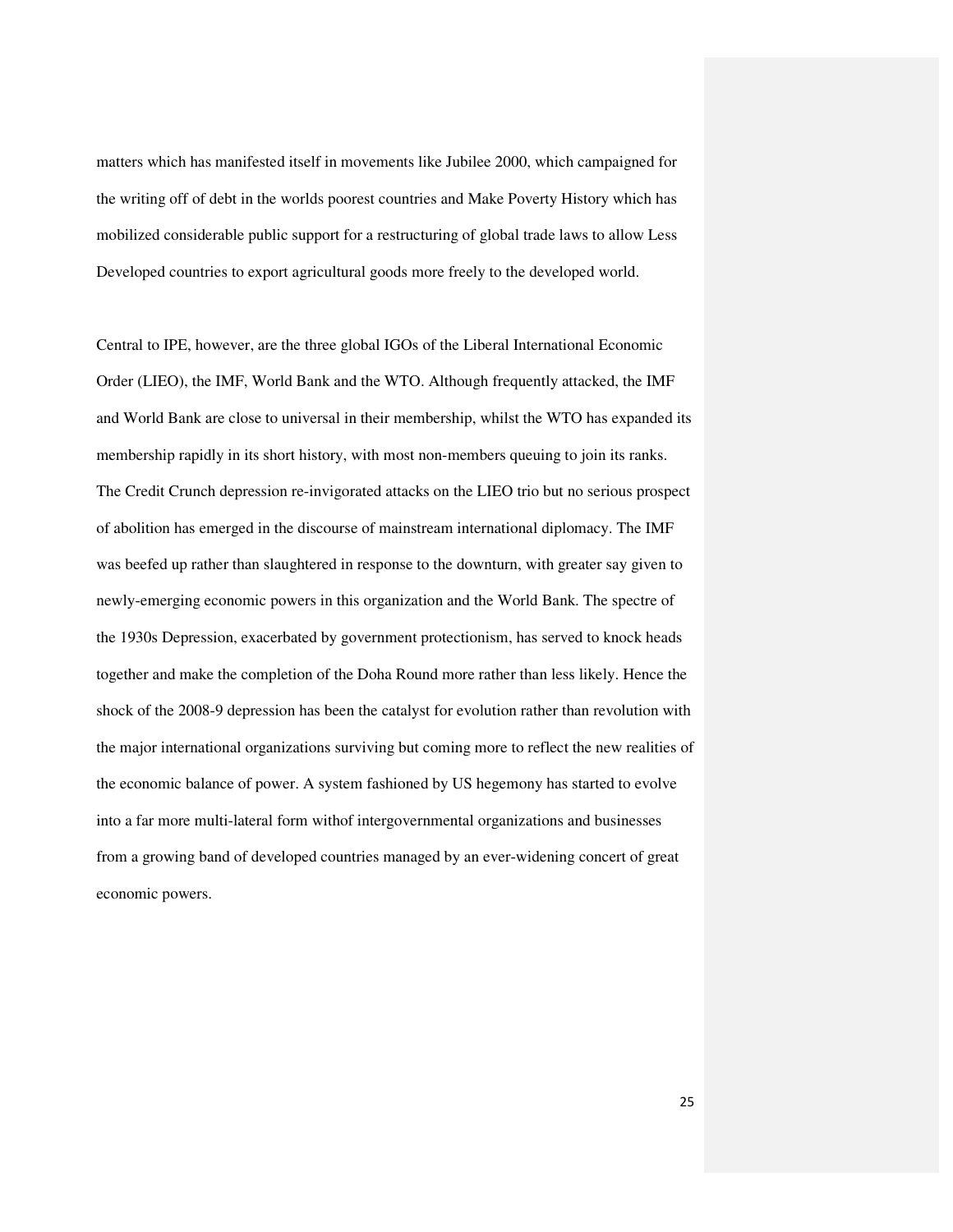# **ESSAY QUESTIONS**

- Is it fair to say that the world would be better off without the International Monetary Fund (IMF)?
- Why have the World Bank and International Monetary Fund attracted controversy and how far have they modified their policies in response?
- Why is the World Trade Organization so often the focus of anti-globalization sentiment and is such sentiment justified?
- Assess the case for and against a developing country attracting Multi National Corporations in order to aid their economic growth.

# **RECOMMENDED READING**

# **Richard Peet,** *Unholy Trinity: the IMF, World Bank and WTO,* **(Zed) 2009.**

A highly critical analysis of the three global IPE actors which provides evidence that they exist purely to serve the interests of big business and also that, with the rise of global discontent and economic crisis, their time maybe nigh.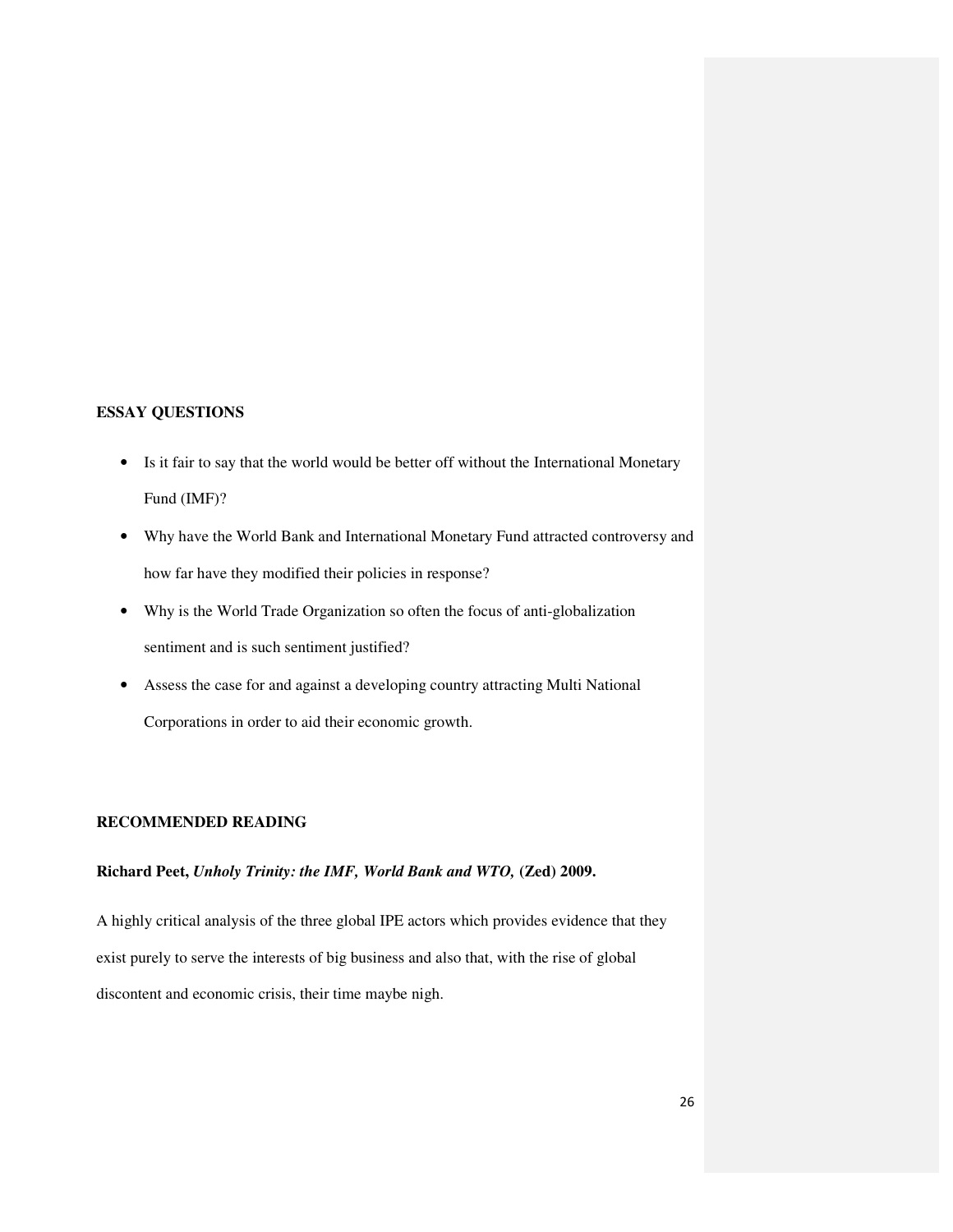**Ngaire Woods, The Globalizers: the IMF, the World Bank and Their Borrowers (Ithaca USA, London : Cornell) 2006.** 

Woods presents an 'alter-globalization' analysis of the Bretton Woods institutions that is critical but reformist rather than revolutionary.

# **USEFUL WEBSITES**

WTO website, http://www.wto.org/

IMF website, http://www.imf.org/

World Bank, http://www.worldbank.org/

OECD, www.oecd.org/

UNCTAD, www.unctad.org/

OPEC, http://www.opec.org/home/

Bretton Woods Project, http://www.brettonwoodsproject.org/ *a site set up by activists and journalists from many prominent Pressure Groups and media sources which monitors the activities of the IMF and World Bank, producing regular critical articles, reports and data.* 

BBC, 'Beat the World Trade System' *Try your own hand at international trade negotiation with this online exercize* 

http://news.bbc.co.uk/1/hi/business/6183887.stm

### **BIBLIOGRAPHY**